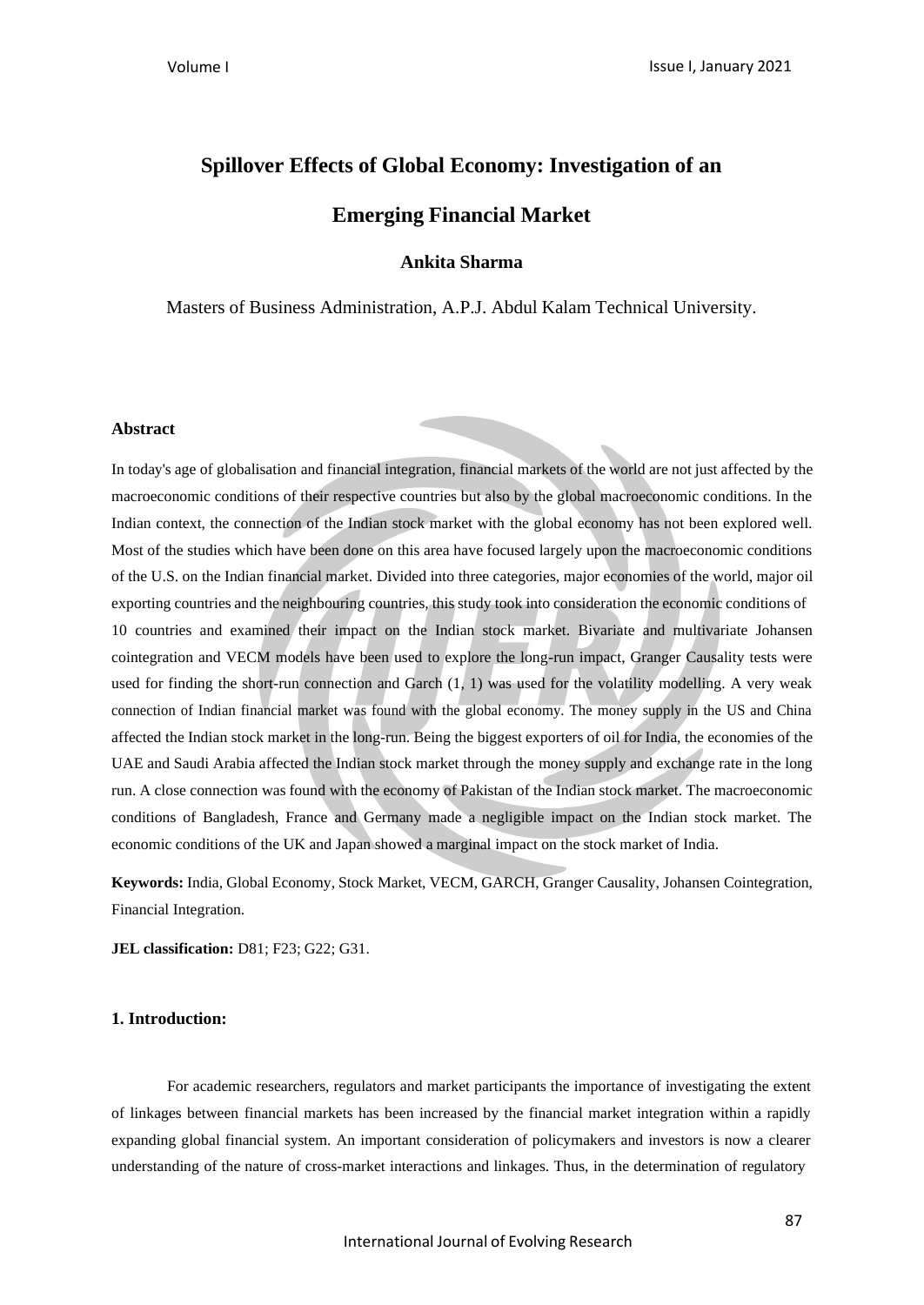policy, hedging and pricing, knowledge of how markets and economies influence one another are important. Today, a domestic stock market is not just affected by the domestic macroeconomic environment but also by the macroeconomic environment of other countries. Foreign investment is one of the key drivers of the stock markets today, in the globalised world the economies for their growth depend on the trading relations with the other countries and economic growth is crucial for the growth of the stock market. Thus, it becomes very important to study the impact of the macroeconomic news of other countries on the domestic stock market. To do this examination we took the case of the Indian stock market and on it, the effect of macroeconomic news of other countries was explored.

The macroeconomic news of other countries was represented by the macroeconomic news of three categories of countries, neighbouring economies, major economies of the world and the oil-exporting economies. In the neighbouring economies, Pakistan and Bangladesh were taken. In the major economies of the world, China, France, Germany, Japan, USA and UK were taken. In the oil-exporting economies, we took Saudi Arabia and UAE which are major oil exporters for India. The effect of six macroeconomic indicators of these countries were taken into consideration to explore the impact of the macroeconomic shocks of other countries on the stock market of India. These indicators were CPI, Exchange Rate, IIP, Interest Rate, Money Supply and GDP. The main objectives of this part of the research were to find out the impact of macroeconomic news of 3 categories of countries on the Indian stock market, to examine what are those key macroeconomic indicators of other countries which are affecting the stock market of India in a significant manner amongst CPI, Exchange Rate, IIP, Interest Rate, Money Supply and GDP, to explore if the neighbouring countries are making more impact or the major economies of the world and the oil-exporting countries.

This part of the research is distributed in the following parts, the first part will discuss the literature review. The second part will look into the economic relationship which the selected countries have with India. The third part will be the empirical estimation part in which long-run and short-run tests will be run, the fourth part will be the part of doing the interpretation of the econometric tests run and the fifth part i.e. the conclusion part will discuss the findings.

### **2. Literature Review:**

(Griffin, 2002) examined the usefulness of international, world and domestic versions of the Fama and French factors model for equity returns. The findings of the study suggested that extension of the Fama and French 3 factors model to a global context was not found to be benefical. As compared to the international and the world versions, in explaining average stock returns country-specific 3 factor models were more useful.

Most of the studies have taken the macroeconomic factors of the U.S. to explore the impact of the global macro economy on the domestic stock markets. (Nguyen, 2011) examined the importance of the US macroeconomic news for the stock markets of Vietnam. On the first two moments of the stock returns of Vietnam, the strongest effect was found to be of the US real economic news. This implied that the notion of USA targeting real economic activities other than other variables was believed by the market participants of Vietnam's stock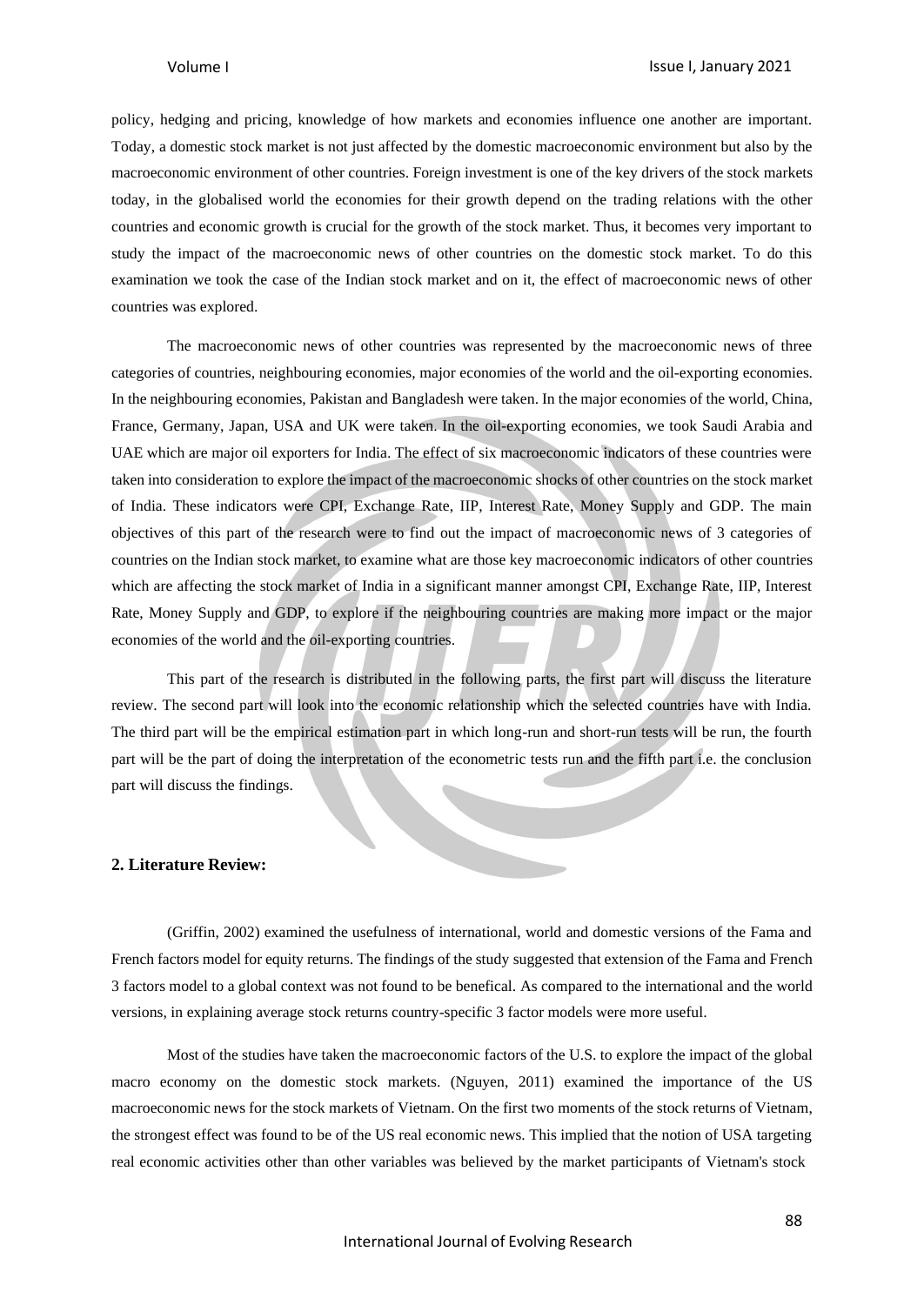market. (Esin and Gupta, 2017) investigated the impact on the South African stock markets of the US macroeconomic news. The findings demonstrate that positive developments in the US employment and the US economic growth make the South African stock market less volatile and more stable. (Gök and Topuz, 2017) investigated the impact of the US macroeconomic news on the stock market of Turkey. Except for US GDP news and US residential sale news, no other indicator out of the 13 US macroeconomic news indicators was found to be affecting the volatility of the Turkish stock market. This indicates that with respect to the US news announcements Turkish stock market is segmented.

There are some studies which took the macroeconomic conditions of the U.S. and other countries as well to explore their impact on the domestic stock market returns. (Vrugt, 2009) studied on the financial markets of Poland, Hungary and Czech Republic (CEEC-3), the impact of US and Euro area macroeconomic news was investigated. All the twelve markets investigated were found to be affected by the foreign news, typically by a combination of the US and the European shocks. Overall, the study came to the conclusion that on the CEEC-3 the importance of US shocks have reduced over time and euro area influence has deepened in these countries. (Hans Franses and Mees, 2010) found a very limited effect of the Chinese news as compared to the US news on the world stock markets. The relative size of the Chinese economy as compared to the US economy may be a plausible explanation for the fact that stock markets respond more often to US news (19.8%) than to Chinese news (12.5%). (Büttner, Hayo and Neuenkirch, 2011) studied the impact of Japan and the US macroeconomic announcements on the stock market volatility in Asia-Pacific region (Australia, South-Korea, Hong Kong and Japan) was studied. On conditional (GARCH) stock market volatility international macroeconomic news announcements have an economically large and a statistically significant impact. As compared to Japanese announcements, U.S. announcements are more important, even for Japan. On implied volatilities the impact of international macroeconomic announcements was found to be very weak, this conclusion was not altered by separating small from big surprises and bad from good news.

We found only one study which examined the impact of macroeconomic conditions of countries other than U.S. on the domestic stock market prices. (Fedorova, Wallenius and Collan, 2014) investigated the impact of macroeconomic announcements of the Euro area on CIVETS stock markets was studied. CIVETS stands for Colombia, Indonesia, Vietnam, Egypt, Turkey and South Africa. In response to the EA macroeconomic news all CIVETS stock markets reacted thus we can conclude that there exists market integration between the euro area and the CIVETS markets. Therefore, when investing in CIVETS, EU can be considered as a potential risk factor.

In the Indian context, the studies which examined the impact of domestic macro economy are many but very few studies have taken into countries the macroeconomic conditions of the other countries and studied their impact on the stock market of India. (Mukherjee and Roy, 2016) examined the role of international and domestic financial variables in driving the stock market returns in India. Not having significant impact before 2008, foreign institutional investors started to have significant impact on the returns of Indian stock market after 2008. The stock market returns of India were also affected by international interest rates, US equity market returns and the returns of the stock markets of emerging and major Asian economies. (Aggarwal and Saqib, 2017) examined the impact of the macroeconomic variables of US on the stock market of India. Interest rate of US, Gross Domestic Product of US and S&P 500 index, these were the variables taken as representing the economic condition of the US. All the three variables were found to be significantly affecting the Indian stock market, GDP US and S&P 500 were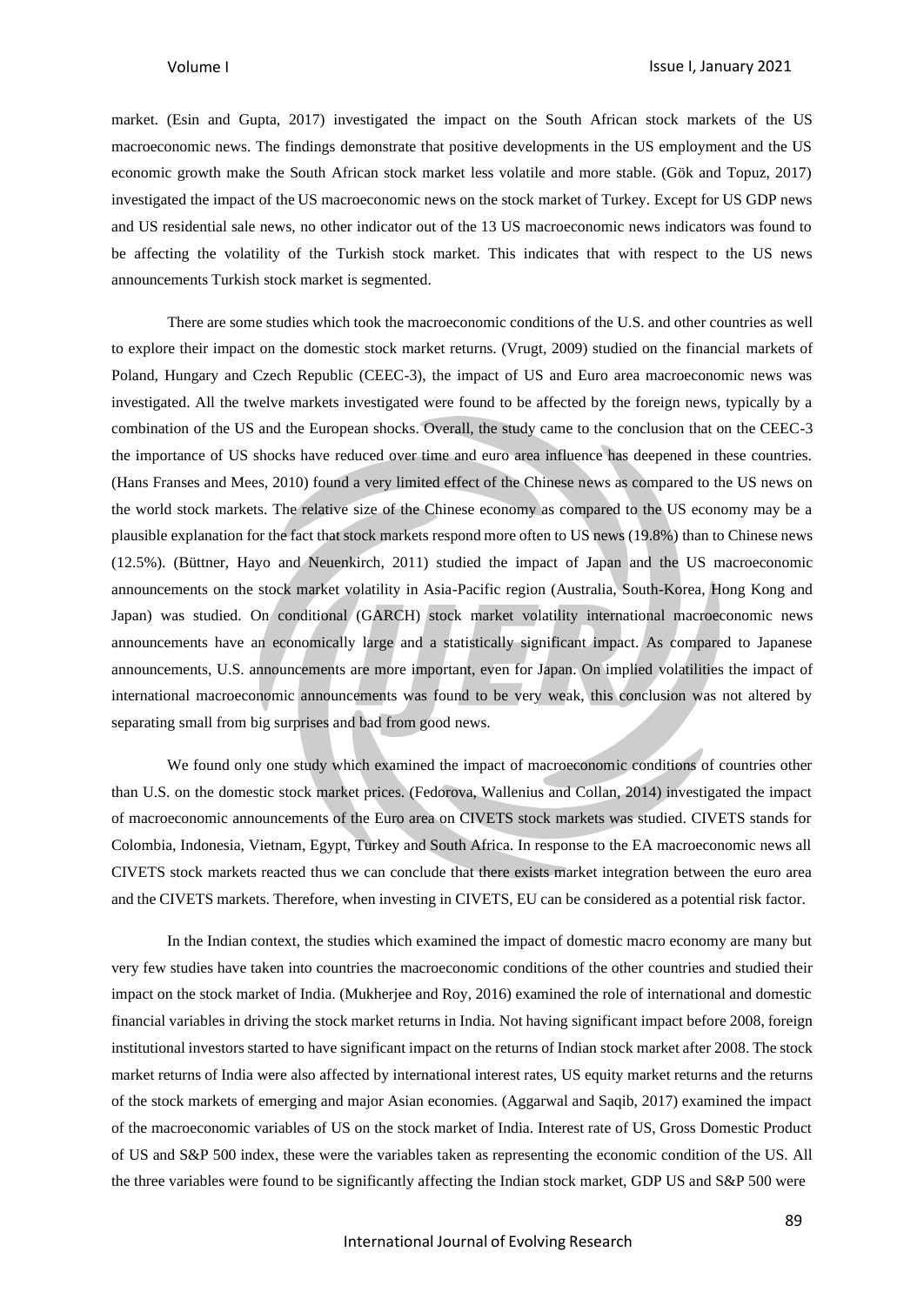found to be having a positive relationship with the Indian stock market whereas interest rate of the US was found to be having a negative relationship.

There are many studies which examined the impact of the global macroeconomic factors and studied their impact on the financial markets of BRICS, emerging economies and Asian financial markets. These studies gave some crucial insights about the Indian financial market as well in their findings. (Mensi, Hammoudeh, Reboredo and Nguyen, 2014) examined the relationship of the BRICS countries with the US stock market and oil price. The S&P 500 index was taken as representing the US stock market and WTI crude oil obtained from EIA (Energy Information Administration) was taken as representing the world Oil price. Special sensitivity was shown by India to higher oil prices. To the U.S. S&P 500 index, the economic risk of India was not found to be responsive. (Mens et. al., 2015) examined the dependence of the stock markets of the emerging markets of the BRICS on the global economic factors. The global economic factors were represented by the U.S. economic policy uncertainty index, the implied volatility of the S&P 500 index, the gold price, the WTI crude oil price and the S&P 500 stock returns. It was concluded that except with respect to the Oil prices, Indian stock market remained unaffected by the global financial crisis. (Dong and Yoon, 2019) spilled a dynamic model averaging (DMA) approach to investigate the impact on the emerging Asian stock market returns of the global economic factors. It was found that in the beginning period the information transmission running from developed stock markets to India was relatively weak as compared to other emerging Asian markets. Of all the global factors analysed in the study US exchange rate was found to be having second strongest relationship with Indian stock market and other emerging Asian stock markets.

The reasons to expand the current literature on this area in the Indian context are many. The studies which have been done till date are majorly concentrated on finding the impact of only the U.S's economy on the financial market of India, the impact of the economies of other major trading partners of India and the impact of the neighbouring economies have been completely overlooked. This study will try to fill this key gap in the literature in this area. The studies which have been done in this area in the context of India have explored the impact of global economy by taking financial markets of BRICS, Asian economies and emerging financial markets. The conclusion which these studies gave was not exclusive for the Indian financial market, thisstudy by concentrating only on the Indian financial market will try to fill this another major gap in the literature. Volatility modelling is the technique which has been largely used by the studies in this area both in the context of Indian and other countries. The techniques which explore the long-run relationship between global macroeconomic factors and the domestic stock market have been overlooked by the researchers. By using multivariate and bivariate Johansen Cointegration and VECM models, this study tried to fill this gap in the literature.

#### **3. Economic relationship of India with selected countries:**

#### **3.1. US:**

Based on increasing convergence of interests on global, regional and bilateral issues and shared democratic values, India-U.S. bilateral relations have developed into a "global strategic partnership". In 2016,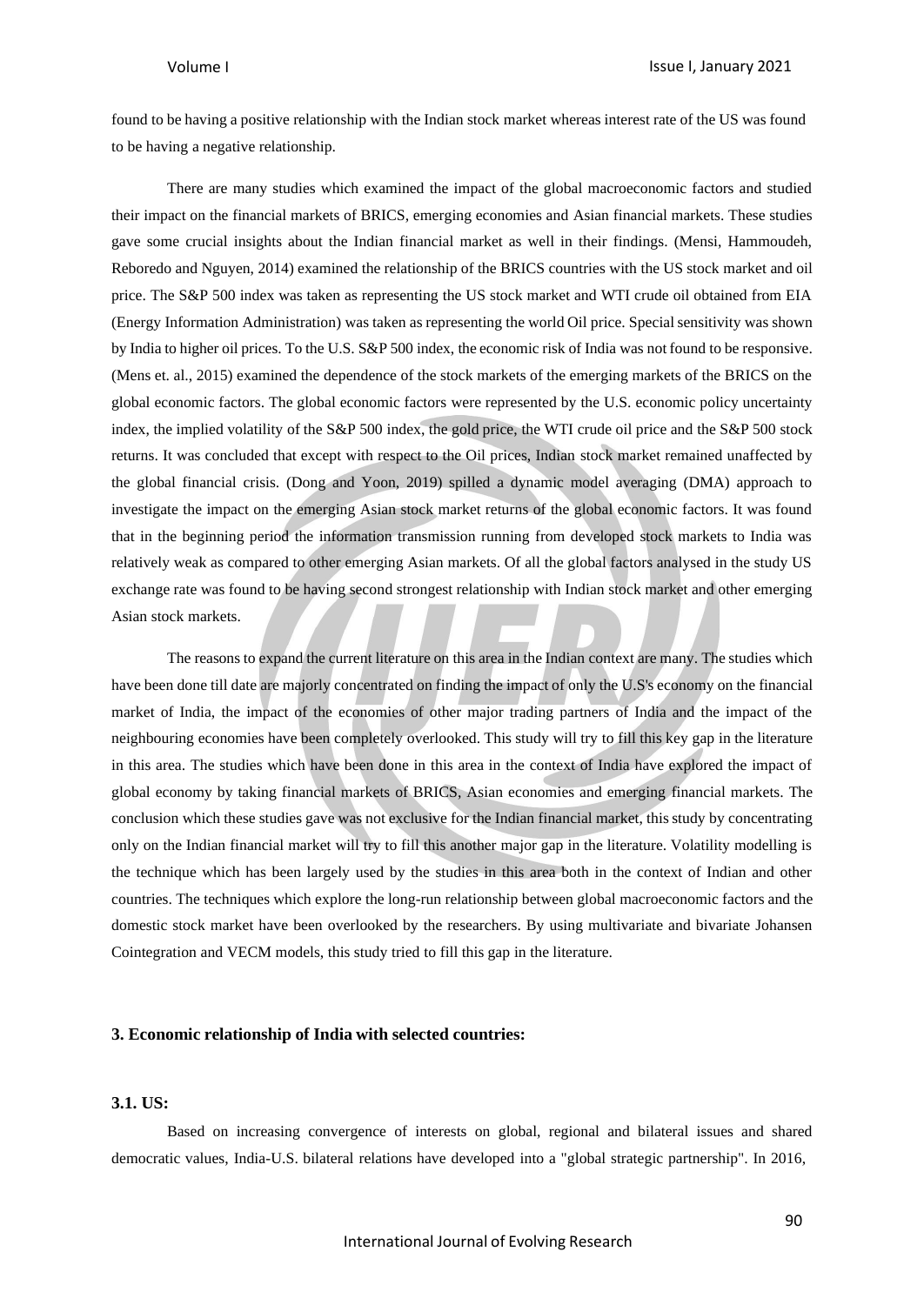bilateral trade in goods and services between India-US increased to USD 114 billion from USD 104 billion in 2014. A commitment has been made by both countries to facilitate actions necessary for increasing bilateral trade to USD 500 billion. Encouraging growth trajectory has been shown by bilateral merchandise in 2017. Making the US the fifth-largest source of foreign direct investments into India, from April 2000 to December 2015, the cumulative FDI inflows from the US constituted 6% of the total FDI in India with a value of about USD 17.94 billion.

#### **3.2. UAE:**

Based on age-old religious, cultural and economic ties, India and the United Arab Emirates (UAE) enjoy strong bonds of friendship. With the creation of UAE federation in 1971, the relationship flourished. Making India the largest trading partner of UAE in 2016-17, India-UAE trade was around USD 52 billion. While after China and US, UAE is the third-largest trading partner of India and the second-largest export destination.

During March 2016, an estimated USD 8 billion UAE investment was made in India of which in the form of foreign direct investment was made USD 4.03 billion and remaining was made in the form of portfolio investment. In terms of FDI, UAE is the tenth biggest investor in India.

### **3.3. Germany:**

Marked by a high degree of mutual respect and trust, bilateral relations between Germany and India are founded on common democratic principles. After the Second World War, with the Federal Republic of Germany India was amongst the first countries to establish democratic ties. In Europe, Germany is India's largest trading partner. During 2016, in Germany's global trade India was ranked 24th. In 2016, €17.42 was the value of the total bilateral trade. Good potential for collaboration is held by knowledge-driven sectors apart from the traditional sectors. Since January 2000, in India Germany is the 7th largest foreign direct investor. USD 1.1 billion was the value of German FDI in 2016 in India. From April 2000 until September 2017, in India Germany's total FDI amounted to USD 10.63 billion.

For several decades, Germany has been an important development cooperation partner. €15.93 billion is the amount of total bilateral financial and technical cooperation since it began in 1958.

#### **3.4. China:**

With the People's Republic of China on 1 April 1950, to establish diplomatic relations India became the first non-socialist bloc country. In the last few years, between India and China, the trade and Economic relationship has seen rapid growth. As India's largest "Goods trading partner", China replaced the United States in 2008 as bilateral trade between the two countries reached USD 51.8 billion. In 2016, India was the 27th largest exporter to China and 7th largest export destination for Chinese products.

At US\$ 4.91 billion, until March 2017 stood the Chinese cumulative investment in India. To US\$ 705 million reached the Indian cumulative investment in China until March 2017.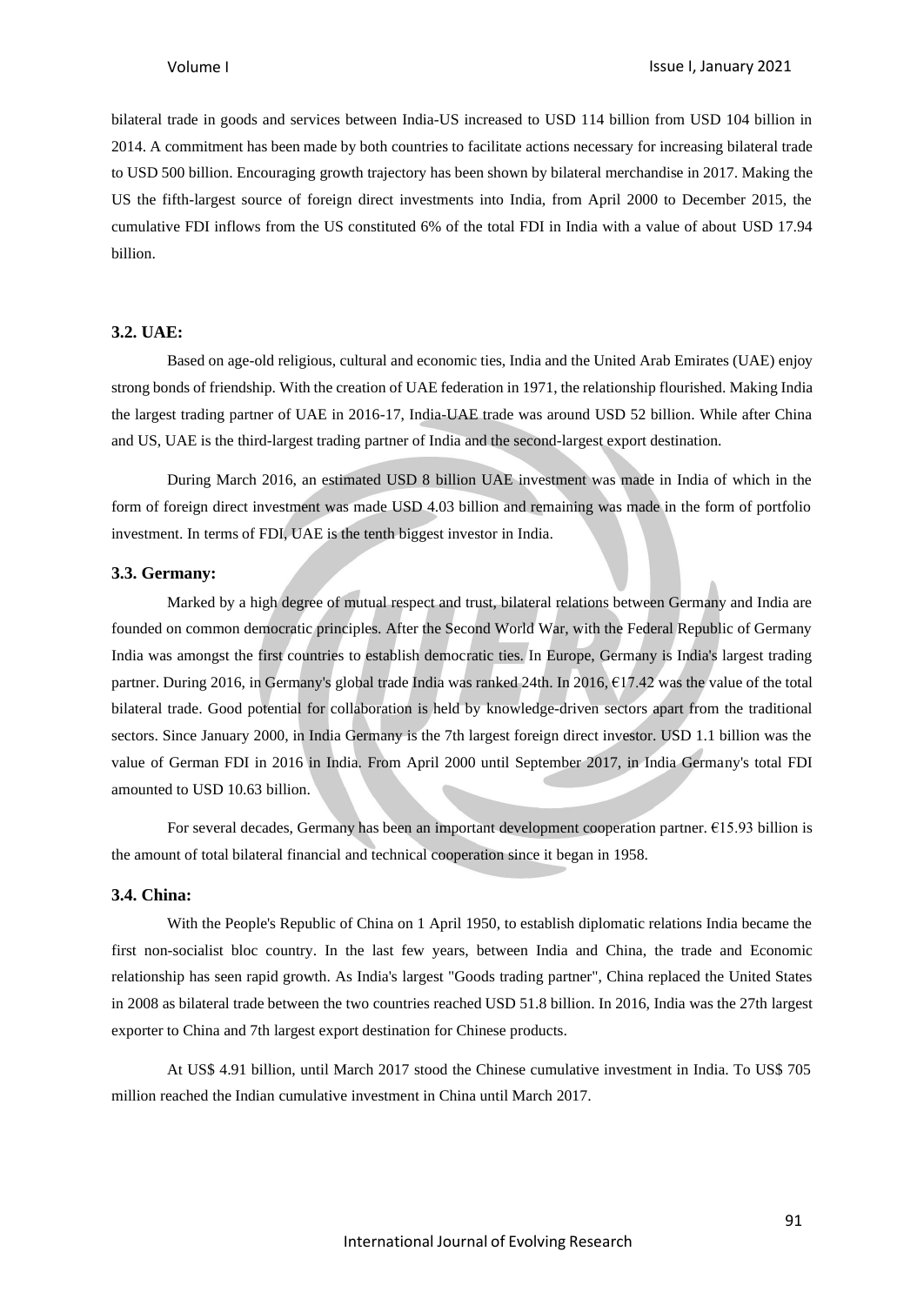### **3.5. Saudi Arabia:**

Reflecting the centuries-old socio-cultural and economic ties, Saudi Arabia and India enjoy friendly and cordial relations. After China, USA and Japan, today Saudi Arabia is India's fourth-largest trade partner and is a major source of energy as around 17% of our crude oil requirement is fulfilled from the kingdom. Destination to 1.85% of global exports of India, Saudi Arabia is the 15th largest market for Indian exports in the world (2017- 18). Of India's global imports, Saudi Arabia with a 4.74% share is the 3rd largest source (2017-18). Accounting for 8.88% of Saudi Arabia's global exports, India is the 4th largest market for Saudi Arabia's exports, as per 2017 data. Source of around 4.13% of Saudi Arabia's total imports, India ranks 7th in terms of imports by Saudi Arabia.

Till December 2017, according to SAGIA (Saudi Arabian General Investment Authority), in the kingdom, there are 322 Indian companies of worth USD 1.4 billion as joint ventures/100% owned entities.

#### **3.6. Japan:**

Rooted in spiritual affinity and strong civilizational and cultural ties, the friendship between Japan and India has a long history.

The largest bilateral donor for India, since 1958, Japan has been extending grant assistance and bilateral loan to India. With an increase of 80% over the last year, in the fiscal year 2016-17, Japanese FDI in India was USD 4.7 billion and Japan stood as a third-largest foreign investor in India. USD 25.7 billion since 2000, was Japan's cumulative investment in India. The highest in last few years, in 2015-16, out of a committed amount of JPY 400 billion ODA disbursed by Japan to India was JPY 390 billion. There has been a steady increase in the presence of Japanese companies in India. As compared to 1,229 in October 2015, there were 1,305 Japanese companies that are registered in India, as of October 2016, a 6% growth from last year with an increase of 76 companies.

## **3.7. UK:**

Bound by strong historical ties the United Kingdom and India share a modern partnership. In the list of India's top 25 trading partners, UK ranked 15th during the year 2016-17 and is regarded as India's major trading partner.

Accounting for around 7% of all foreign direct investment into India, with a cumulative equity investment of USD 25.31 billion, after Mauritius, Singapore and Japan UK is the 4th largest inward investor in India (April 2000 to December 2017). Having created over 110,000 jobs in the UK by the Indian companies, India emerged as the second-largest international job creator in the UK and continued to be the third-largest investor in the UK. With chemical and pharmaceuticals sector mapping 24% of the India-tracker, technical and telecom sector accounting for 31% share, £47.5 billion is the total consolidated revenue of Indian companies in the UK. Almost 10% of the 800 India focused and Indian companies based in the UK are listed on the London stock exchange.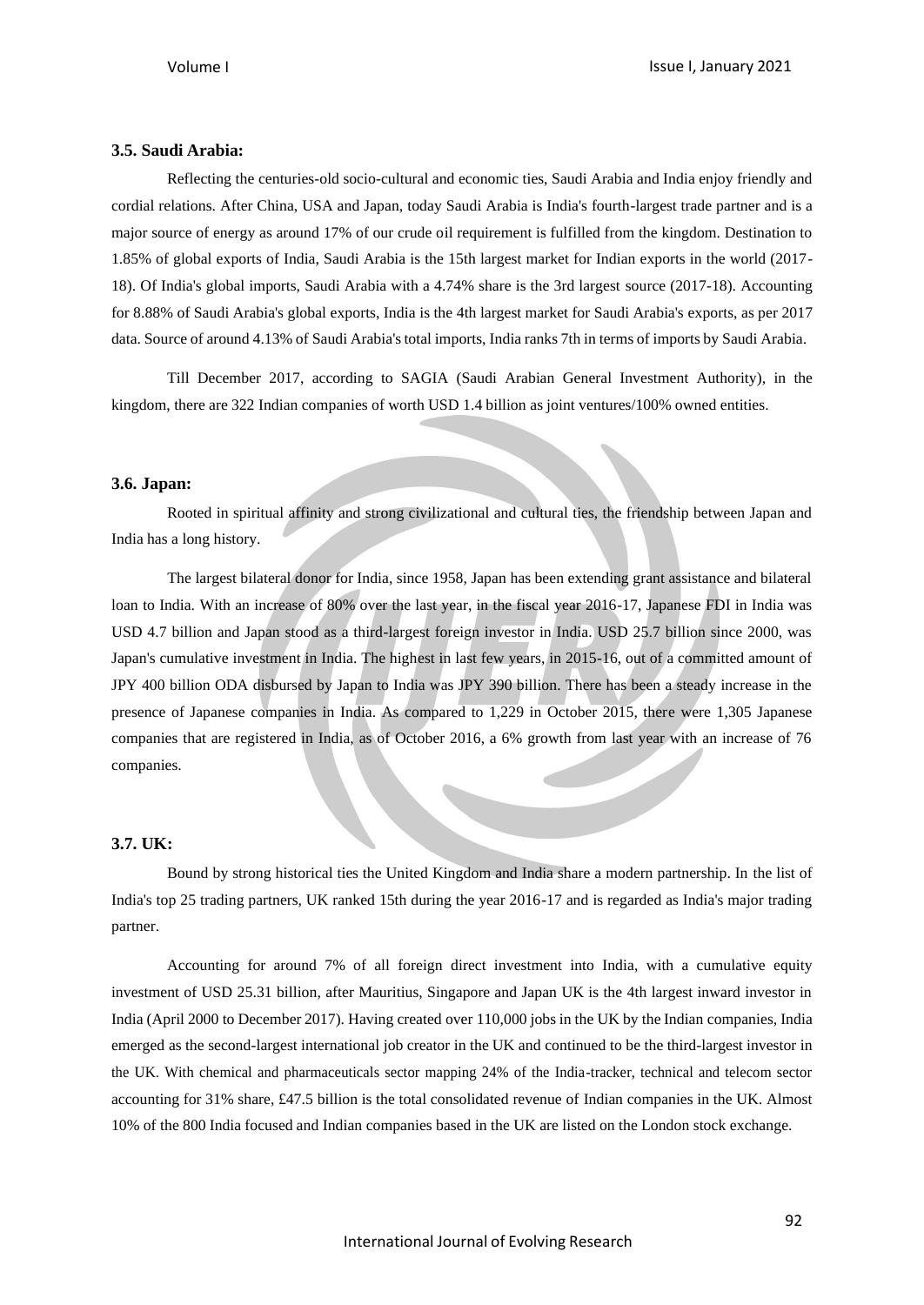# **3.8. Pakistan:**

Trade flourishes between nations in an environment free from violence and terrorism. India and Pakistan have failed to maintain peaceful relations with each other because of which there have been severely limited and disrupted initiatives taken from both sides to build a stable bilateral economic and trade relationship. Touched a peak of USD 2.7 billion in 2013-14, India-Pakistan bilateral trade dropped marginally in 2014-15 to USD 2.35 billion. Showed a slight increase in 2015-16 to USD 2.61, the bilateral trade in 2016-17 witnessed a slight drop to USD 2.28 billion, with imports from Pakistan to India of USD 456.33 million and exports from India of USD 1.83 billion. When it touched to USD 541.87 billion in 2012-13, since then the imports from Pakistan have shown a gradual declining trend.

In 2012, India took a decision to allow investment from Pakistan which was welcomed by Pakistan. On August 22, 2012, RBI notified the decision to allow investment from Pakistan in convertible debentures and shares. Restrictions on investment in Pakistan from India were removed by RBI in September 2012.

#### **3.9. France:**

Traditionally close and friendly relations have been enjoyed by India and France. Both France and India have important bilateral trade and investments and commercial cooperation. With a total turnover of USD 20 billion almost 1000 French companies are present in India. More than 25 R&D centres are there in India of the French companies. From April 2000 to October 2017 with a cumulative investment of USD 6.09 billion in India France is the ninth-largest foreign investor. With an estimated investment stock of 1 billion Euro, in France, about 120 Indian companies are present employing 7000 people. With an increase of 24.6% from previous year India France bilateral trade in goods stood at  $\epsilon$  10.69 billion in 2017. Up by 14.49%, valued at  $\epsilon$  5.35 billion were India's exports to France. During the same period, valued at  $65.344$  billion French exports to India increased by 36.69%. However, with India's exports to France being a meagre 0.99% of France total exports, the overall volume of bilateral trade remains low. For the year 2016 bilateral trade in services stood at  $\epsilon$  3.14 billion with Indian exports standing at  $\epsilon$  1.70 billion was in India's favour.

#### **3.10. Bangladesh:**

To recognize Bangladesh as an independent and separate state, India was the first country and after Bangladesh's independence in December 1971 diplomatic relations were established by India with the country immediately. Over the last decade, bilateral trade between Bangladesh and India has grown steadily. From USD 7 billion to USD 9 billion, India's exports to Bangladesh grew by 28.5% in the last three years, from 2015-16 to 2017-18. In 2017-18, bilateral trade stood at USD 9.14 billion. During the financial year, 2017-18 imports from Bangladesh stood at USD 0.68 billion and at USD 8.46 billion were India's exports to Bangladesh.

From USD 243.91 million in 2014 to USD 516.71 million in 2017, net FDI flow to Bangladesh was doubled in the last three years. Amounting to USD 8 billion, in the last 7 years, 3 lines of credit have been extended to Bangladesh by India making till date Bangladesh the biggest development partner of India.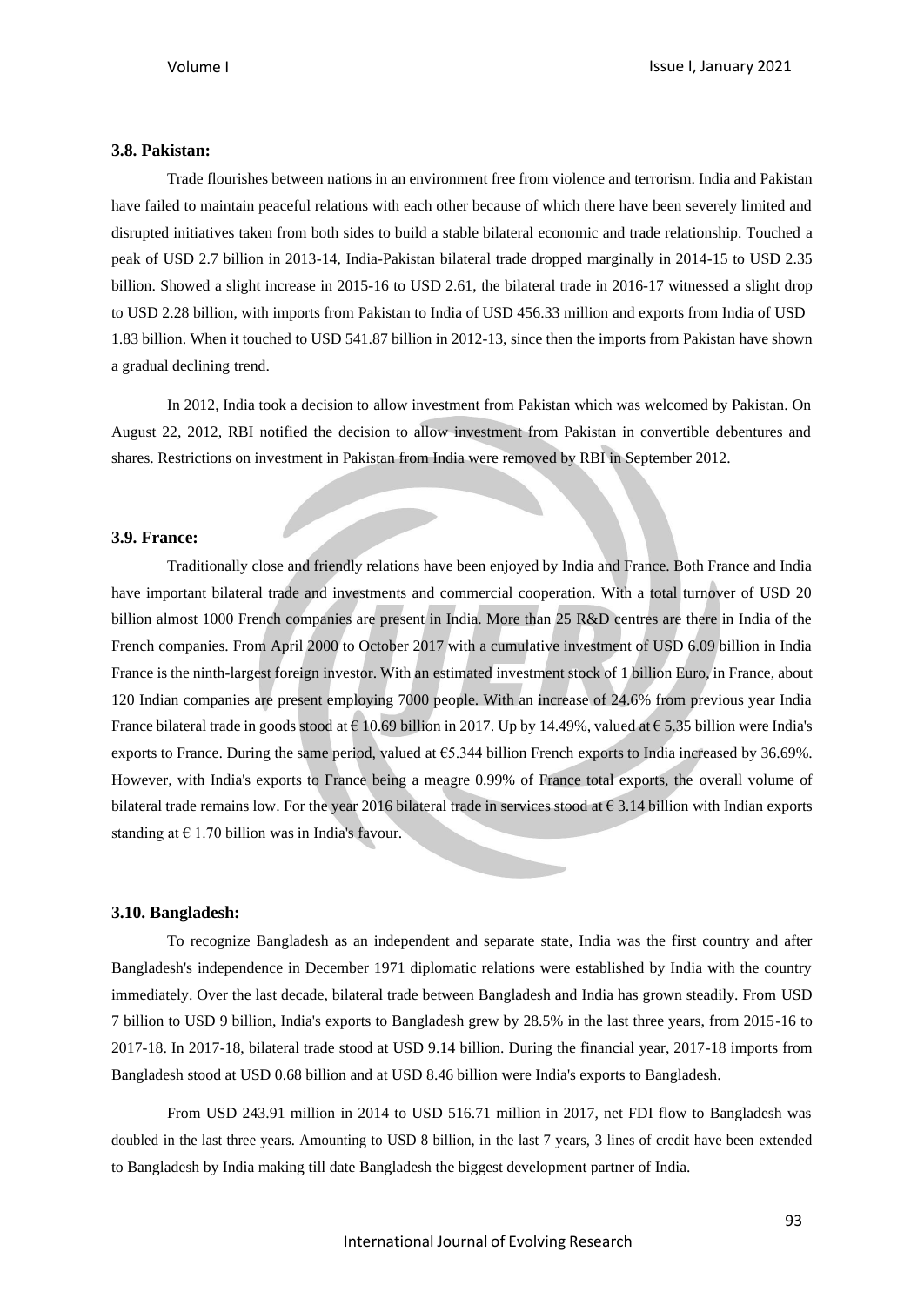# **4. Data and Methodology:**

The period of analysis was according to the availability of data, for CPI 2011 October to 2018 December, for exchange rate 2005 February to 2019 January, for interest rate 2015 March to 2018 December, for money supply 2010 December to 2018 December and for IIP 2008 December to 2018 December. The research methodology used has been Bivariate and multivariate Johansen co-integration and VECM tests for the long-run analysis, Granger causality for the short-run and GARCH (1, 1) modelling for the volatility approach. All the data has been collected from data.worldbank.org.

# **5. Empirical Estimation:**

# **5.1. Model Specification:**

To investigate the impact of macroeconomic factors of other countries on the Indian stock market, following general specifications have been used:

LS&PSENSEPP =  $\alpha_0 + \alpha_1 LCPIBANGLADESH + \alpha_2 LCPICHINA + \alpha_3 LCPIFRANCE + \alpha_4 LCPIGERMANY +$  $\alpha_5 LCPIIAPAN + \alpha_6 LCPIPAKISTAN + \alpha_7 LCPISAUDIARABIA + \alpha_8 LCPIUAE + \alpha_9 LCPIUK +$  $\alpha_{10} LCPIUSA + \epsilon_{t}$  (5.1.1)

Where, LCPIBANGLADESH is the log value of CPI Bangladesh.

LCPICHINA is the log value of CPI China.

LCPIFRANCE is the log value of CPI France.

LCPIGERMANY is the log value of CPI Germany.

LCPIJAPAN is the log value of CPI Japan.

LCPIPAKISTAN is the log value of CPI Pakistan.

LCPISAUDIARABIA is the log value of CPI Saudi Arabia.

LCPIUAE is the log value of CPI UAE.

LCPIUK is the log value of CPI UK.

LCPIUSA is the log value of CPI USA.

 $\alpha_0$  is the constant of the model.

 $\epsilon_t$  is the error term.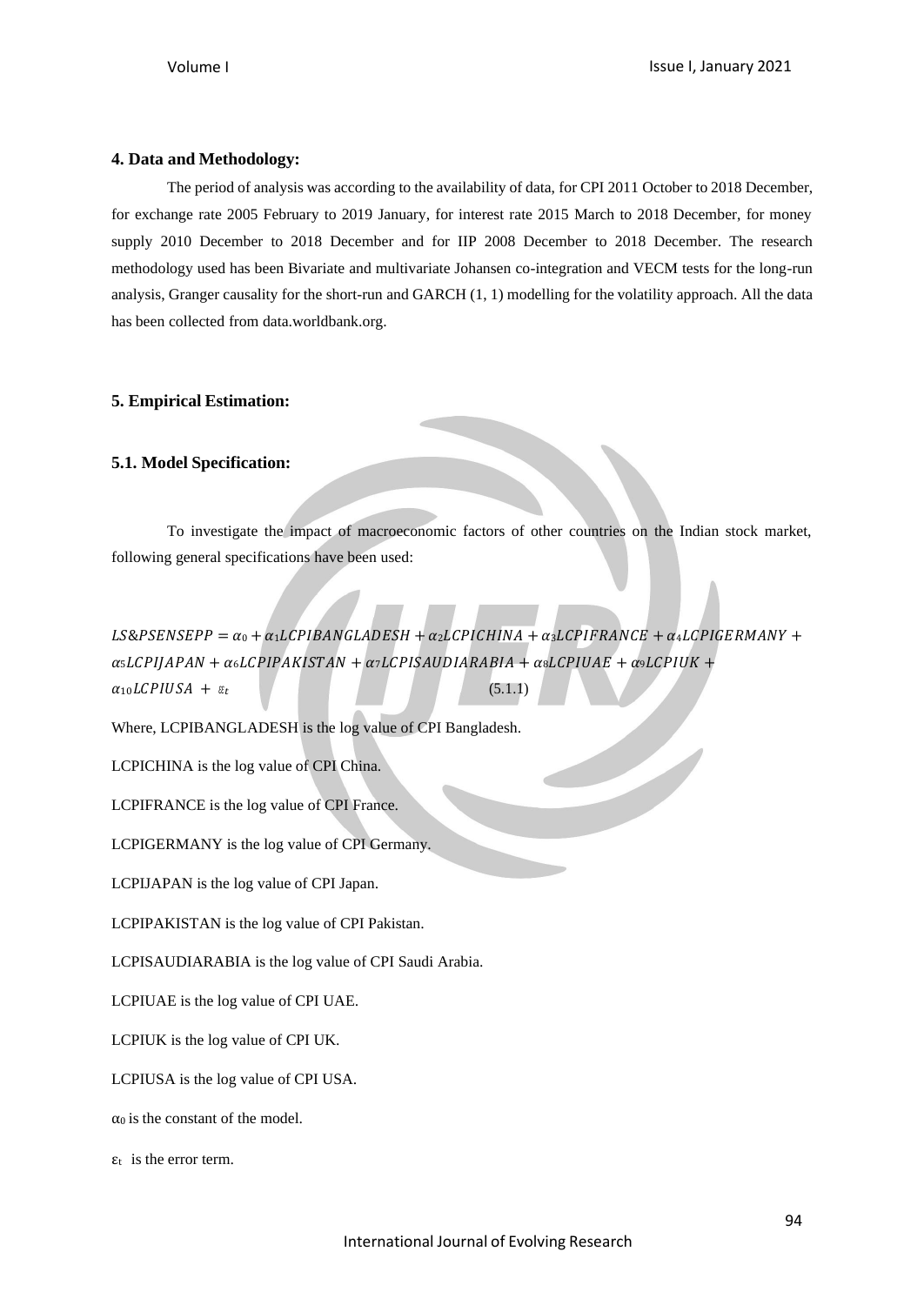α1, α2, α3, α4, α5, α6, α7, α8,α9, α<sup>10</sup> denotes the coefficients of the independent variables.

 $LS\&PSENSEPP = \alpha_0 + \alpha_1 LERBANGLADESH + \alpha_2 LERCHINA + \alpha_3 LERJAPAN + \alpha_4 LERPAKISTAN +$  $\alpha_5 LERSAUDIARABIA + \alpha_6 LERUAE + \alpha_7 LERUK + \epsilon_{tt}$  (5.1.2)

Where, LERBANGLADESH is the log value of exchange rate of Bangladesh.

LERCHINA is the log value of exchange rate of China.

LERPAKISTAN is the log value of the exchange rate of Pakistan.

LERSAUDIARABIA is the log value of the exchange rate of Saudi Arabia.

LERUAE is the log value of the exchange rate of UAE.

LERUK is the log value of the exchange rate of the UK.

 $\alpha_0$  is the constant of the model.

 $\epsilon_t$  is the error term.

 $\alpha_1, \alpha_2, \alpha_3, \alpha_4, \alpha_5, \alpha_6, \alpha_7$  denotes the coefficients of the independent variables.

 $LS\&PSENSEP = \alpha_0 + \alpha_1LIIPCHINA + \alpha_2LIIPPAKISTAN + \alpha_3LIIPUAE + \epsilon_{\ell t}$  (5.1.3)

Where, LIIPCHINA is the log value of the IIP of China.

LIIPPAKISTAN is the log value of the IIP of Pakistan.

LIIPUAE is the log value of the IIP of the UAE.

 $\alpha_0$  is the constant of the model.

 $\epsilon_t$  is the error term.

 $\alpha_1, \alpha_2, \alpha_3$  denotes the coefficients of the independent variables.

 $LS\&PSENSEPP = \alpha_0 + \alpha_1 LIRBANGLADESH + \alpha_2 LIRFRANCE + \alpha_3 LIRGERMANY + \alpha_4 LIRJAPAN +$  $\alpha_5 LIRUK + \varepsilon_{t}$  (5.1.4)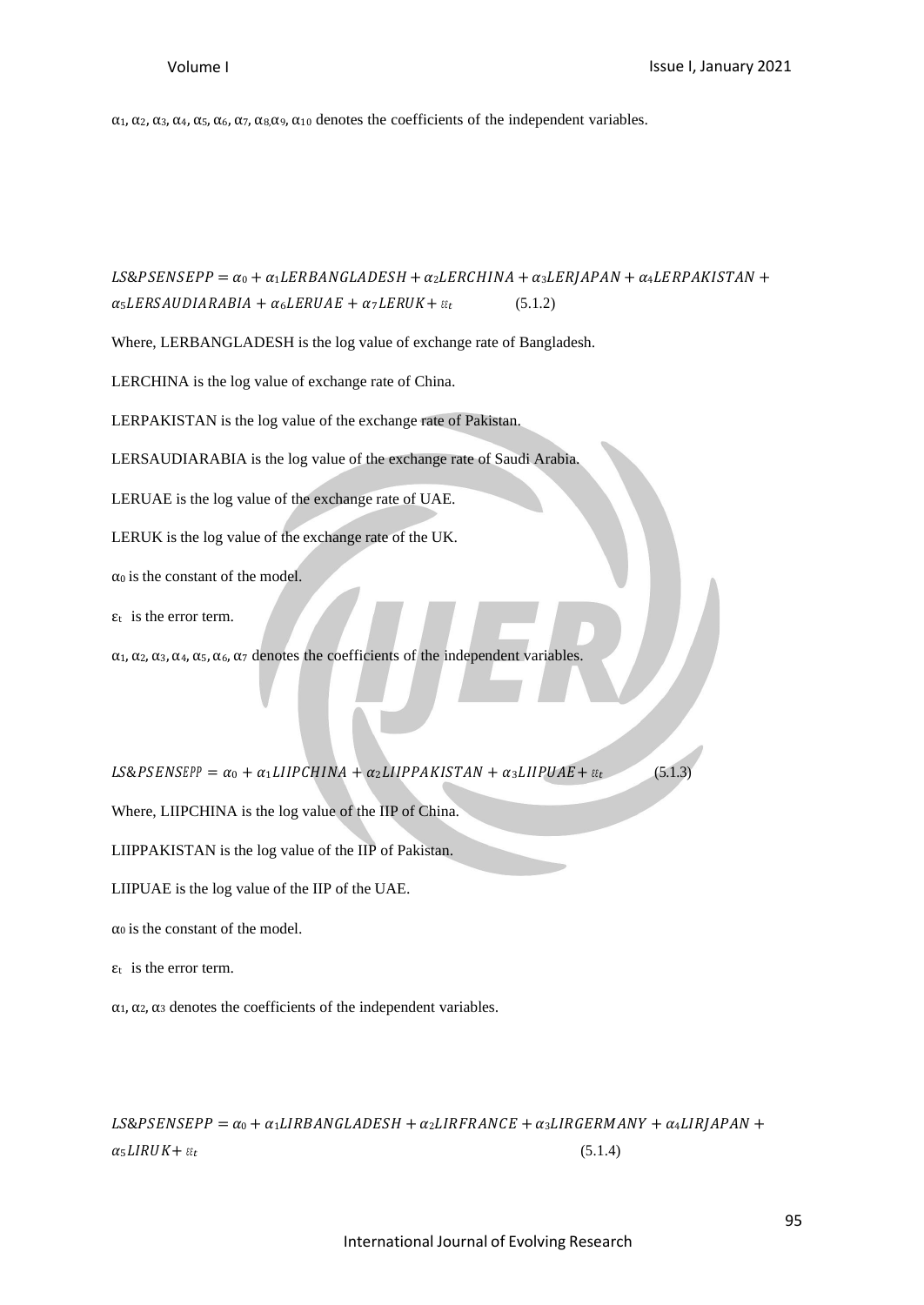Where, LIRBANGLADESH is the log value of the interest rate of Bangladesh.

LIRFRANCE is the log value of the interest rate of France.

LIRGERMANY is the log value of the interest rate of Germany.

LIRJAPAN is the log value of the interest rate of Japan.

LIRUK is the log value of the interest rate of the UK.

 $\alpha_0$  is the constant of the model.

 $\epsilon_t$  is the error term.

 $\alpha_1, \alpha_2, \alpha_3, \alpha_4, \alpha_5$  denotes the coefficients of the independent variables.

 $LS\&PSENSEPP = \alpha_0 + \alpha_1 L M SCHINA + \alpha_2 L M SFRANCE + \alpha_3 L M S GERMANY + \alpha_4 L M S JAPAN +$  $\alpha_5 LMSPAKISTAN + \alpha_6 LMSSAUDIARABIA + \alpha_7 LMSUAE + \alpha_8 LMSUK + \alpha_9 LMSUSA + \epsilon_{\epsilon}$ (5.1.5)

Where, LMSCHINA is the log value of the money supply of China.

LMSFRANCE is the log value of the money supply of France.

LMSGERMANY is the log value of the money supply of Germany.

LMSJAPAN is the log value of the money supply of Japan.

LMSPAKISTAN is the log value of the money supply of Pakistan.

LMSSAUDIARABIA is the log value of the money supply of Saudi Arabia.

LMSUAE is the log value of the money supply of the UAE.

LMSUK is the log value of the money supply of the UK.

LMSUSA is the log value of the money supply of the USA.

 $\alpha_0$  is the constant of the model.

 $\epsilon_t$  is the error term.

α1, α2, α3, α4, α5, α6, α7, α8,α<sup>9</sup> denotes the coefficients of the independent variables.

 $LS\&PSENSEPP = \alpha_0 + \alpha_1 LGDPCHINA + \alpha_2 LGDPFRANCE + \alpha_3 LGDPIAPAN + \alpha_4 LGDPUK +$  $\alpha_5 LGDPUS + \varepsilon_t$  (5.1.6)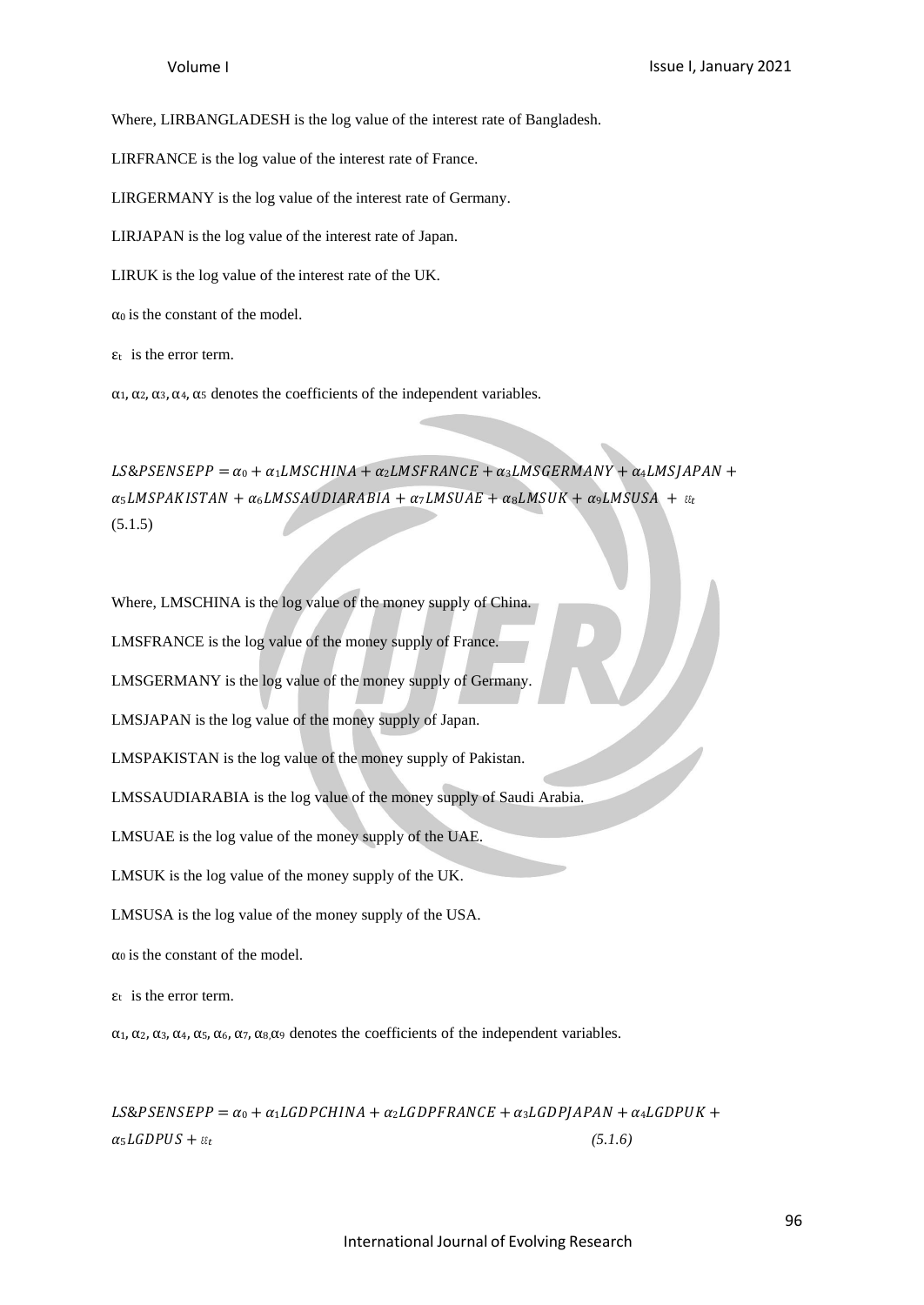Where, LGDPCHINA is the log value of the GDP of China.

LGDPFRANCE is the log value of the GDP of France.

LGDPJAPAN is the log value of the GDP of Japan.

LGDPUK is the log value of the GDP of the UK.

LGDPUS is the log value of the GDP of the US.

 $\alpha_0$  is the constant of the model.

 $\epsilon_t$  is the error term.

 $\alpha_1, \alpha_2, \alpha_3, \alpha_4, \alpha_5$  denotes the coefficients of the independent variables.

# **5.2. Johansen Cointegration and VECM analysis:**

(Johansen, 1988; Johansen, 1990) proposed two test statistics to test the presence of co-integration, which in the literature are known as the trace test and the maximum eigenvalue test. For an appropriate representation of the DGP, a liner time pattern or seasonal dummy variables are needed, including deterministic terms such as an intercept. One way to include deterministic terms is to assume that there are two additive terms in the nonstationary time series  $y_t$ , i.e.,

$$
y_t = \mu_t + \tilde{y}_t \quad (5.2.1)
$$

where  $t$  represents the deterministic part and  $y$   $t$  the stochastic part.

In this case, it is assumed that  $\bar{y}_t$  has a VAR or VECM representation as in (5.2.1) and (5.2.2). Further, to present the co-integration tests, let us assign  $|t \supseteq 0 \supseteq 1$ t so that

$$
y_t = \mu_0 + \mu_1 t + y_t (5.2.2)
$$

Based on the specific assumptions about the deterministic aspect of  $y_t$ , there are three practicable

cases:

exists; Case (1):  $\Box$  0 arbitrary and  $\Box$  1  $\Box$  0 i.e., there is no deterministic trend term, however a constant mean

Case (2): A linear deterministic term in the DGP so that  $|_0$ 

$$
\Box\sqcup\sqcup_1\sqsupset 0;
$$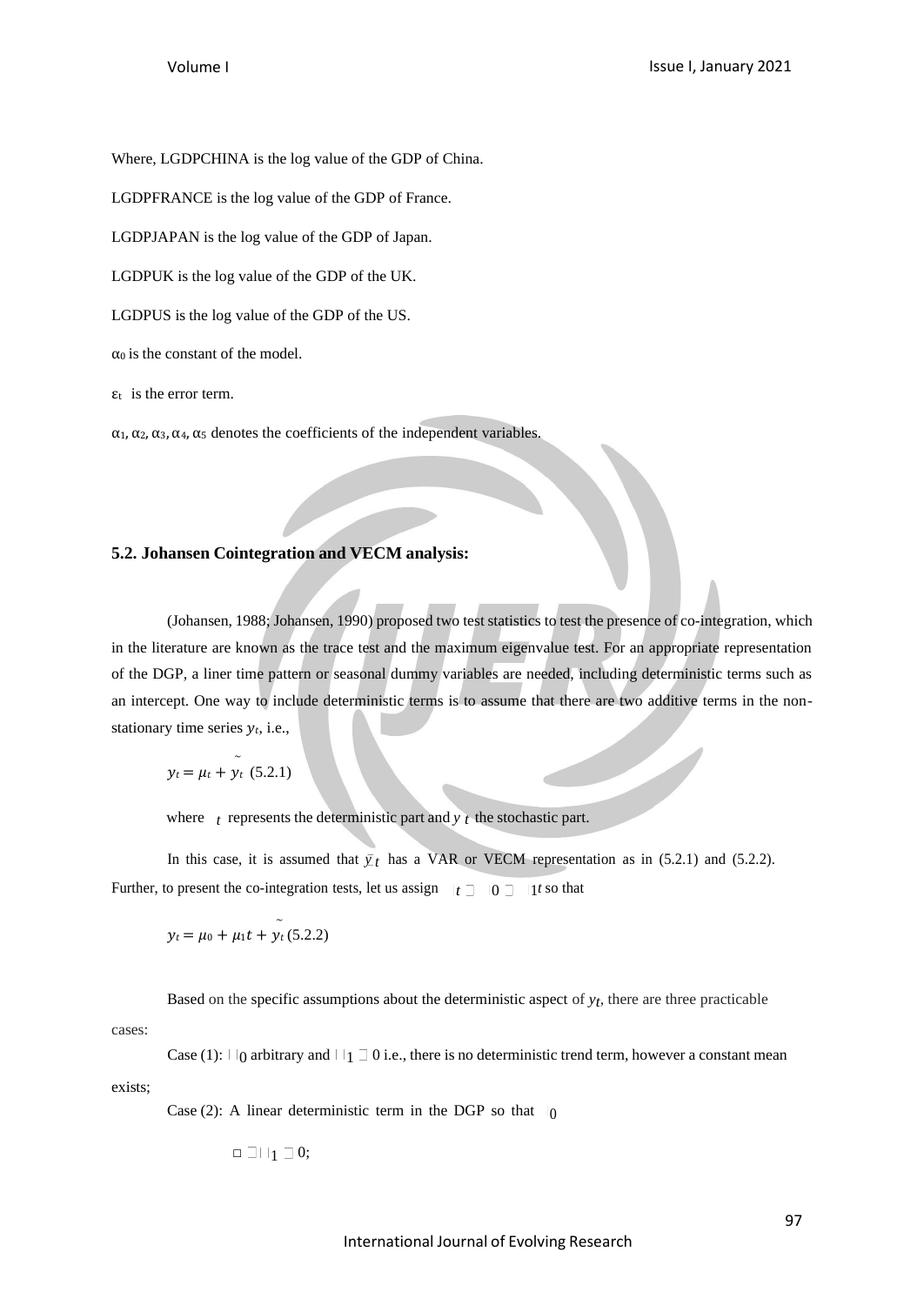Case (3): Both  $||\cdot||_0$  and  $||\cdot||_1$  arearbitrary.

First, case one is considered. In this demonstration,  $y_t = 1 + 0 = \overline{y}_t$ , and hence  $\overline{y}_t = \overline{y}_t$ . Consequently, taking into account the VECM of  $y_t$ , VECM of  $y_t$  take up the following two forms – the mean adjusted form attributable to (Saikkonen and Luukkonen, 1997) and (Saikkonen and Lutkepohl, 2000) (equation (5.2.3) below), and the Johansen (1995) intercept form(equation (5.2.4) below).

$$
\Delta y = \mu^* + \Pi y \qquad t - 1 + \sum_{i=1}^{p-1} \prod_{i=1}^{r} \Delta y \qquad + u = \Pi^* \phi^{\mathcal{Y}_{t-1}} \phi + \sum_{i=1}^{p-1} \prod_{i=1}^{r} \Delta y \qquad + u \quad (5.2.3)
$$
  
and  

$$
\Delta y = \Pi (y \qquad t - 1) + \sum_{i=1}^{p-1} \prod_{i=1}^{r} \phi \qquad + u \quad (5.2.4)
$$

Where  $\Pi^* = [\Pi \mu^*]$  is of order  $\oint k \times (k+1)\oint \text{and } \mu^* = -\Pi \mu_0$ . It may be observed that the intercept term can be incorporated into the co-integrating relationships in the latter case and thus  $\Pi^* = \alpha \beta^*$  has rank *r*.

It is obvious that both VECM versions can be used to test the rank of co-integration. Johansen (1995) considered the intercept version (5.2.4) and he and (Osterwald-Lenum, 1992) have presented the critical values for the LR test called the trace test. Table 3.2.1 gave the results of gave the results of the multivariate Johansen Juselius Cointegration and VECM tests.

# **5.2.1. Multivariate Analysis:**

Table 5.2.1 presented the results of the multivariate Johansen Cointegration and VECM tests. The CPI of other countries and Sensex were found to be sharing 5 long-run co-integrating equations with each other. Exchange rate of other countries and Sensex had 2 co-integrating equations with each other. 1 co-integrating equation was shared by Sensex and IIP of other countries. Sensex and interest rate of other countries too shared 1 co-integrating equation with each other. The money supply of other countries and Sensex shared 3 co-integrating equations and 6 long-run co-integrating equations were shared by the GDP of other countries and Sensex.

The long-run causality was found to be running to Sensex from the only GDP of other countries. Money supply, Interest rate, IIP, Exchange rate and CPI of other countries failed to show long-run causality towards Sensex. In other words, the only GDP of other countries found to be affecting the Sensex in the long-run, the money supply, interest rate, IIP, exchange rate and CPI of other countries failed to show any effect on the Sensex in the long-run.

**Table 5.2.1. Multivariate Johansen Juselius Cointegration and VECM modelling.**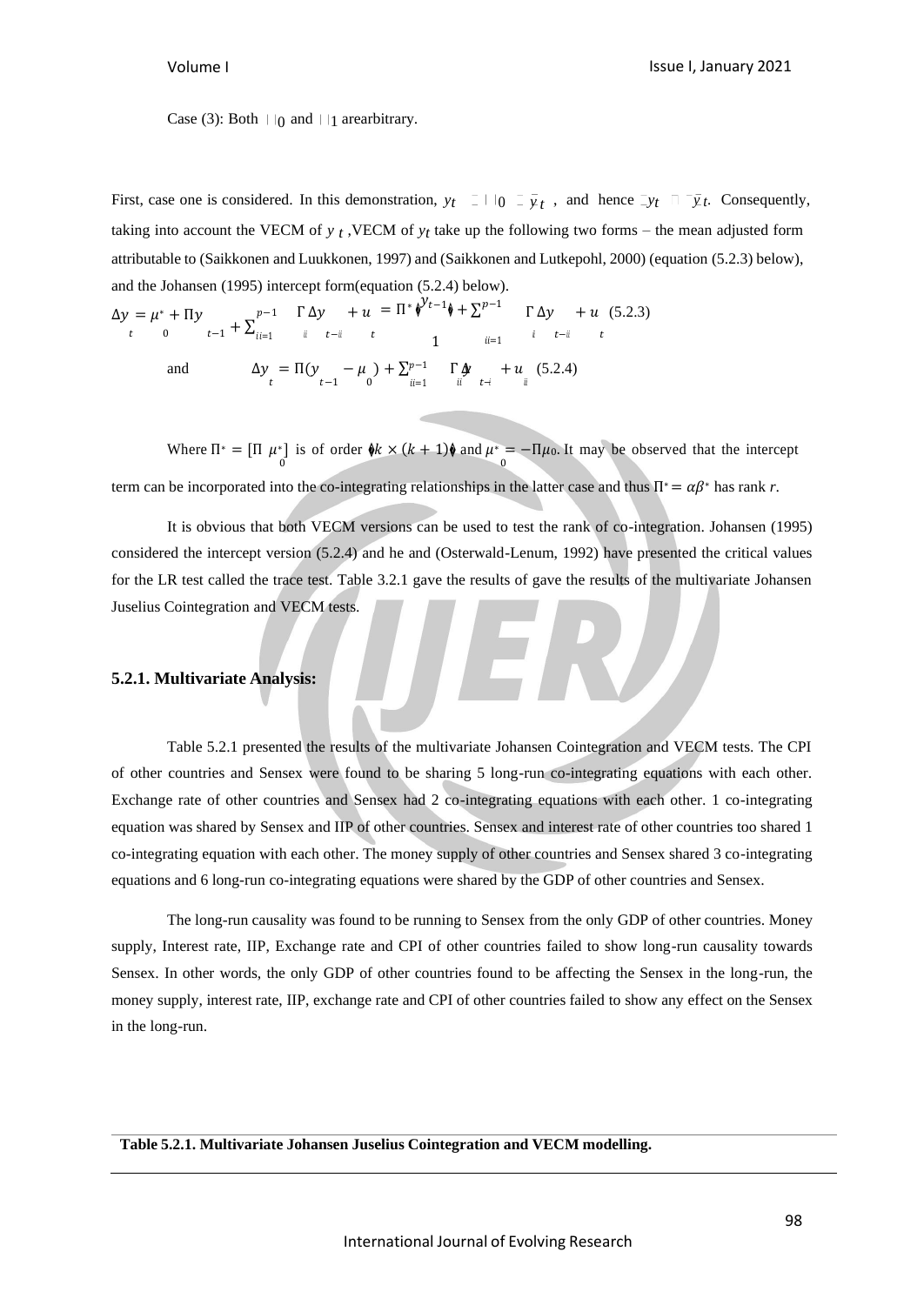# **1. CPI.** Series: SENSEX CPI BANGLADESH CPI CHINA CPI FRANCE CPI GERMANY CPI JAPAN CPI PAKISTAN CPI SAUDIARABIA CPI UAE CPI UK CPI USA Dependent Variable: D(SENSEX) Lags interval (in first differences): 1 to 2 A. JC B. VECM (None) Trace Statistic (None) Prob. No. of CE(s)  $C(1)$  Coefficient (C1) **Statistic** (C1) Prob. 398.015\*\*\* 0.000 5 0.024 1 0.32 **2. Exchange Rate.** Series: SENSEX ER BANGLADESH ER CHINA ER FRANCE ER JAPAN ER PAKISTAN ER SAUDIARABIA ER UAE ER UK Dependent Variable: D(SENSEX) Lags interval (in first differences): 1 to 4 A. JC B. VECM (None) Trace Statistic (None) Prob. No. of CE(s) C(1) Coefficient (C1) t-Statistic (C1) Prob. 262.604\*\*\* 0.000 2 -0.00222 -0.39 0.696 **3. IIP.** Series: SENSEX IIP CHINA IIP PAKISTAN IIP USA Dependent Variable: D(SENSEX) Lags interval (in first differences): 1 to 4 A. JC B. VECM (None) Trace Statistic (None) Prob. No. of CE(s) C(1) Coefficient (C1) t-**Statistic** (C1) Prob.  $65.237***$  0.000 6 0.000<sup>\*\*</sup> 2.612 0.014 **4. Interest Rate.** Series: SENSEX IR BANGLADESH IR FRANCE IR GERMANY IR JAPAN IR UK Dependent Variable: D(SENSEX) Lags interval (in first differences): 1 to 1. A. JC B. VECM (None) Trace Statistic (None) Prob. No. of CE(s) C(1) Coefficient (C1) t-Statistic (C1) Prob. 110.160\*\*\* 0.003 1 -0.003 -1.155 0.256

**5. Money Supply.**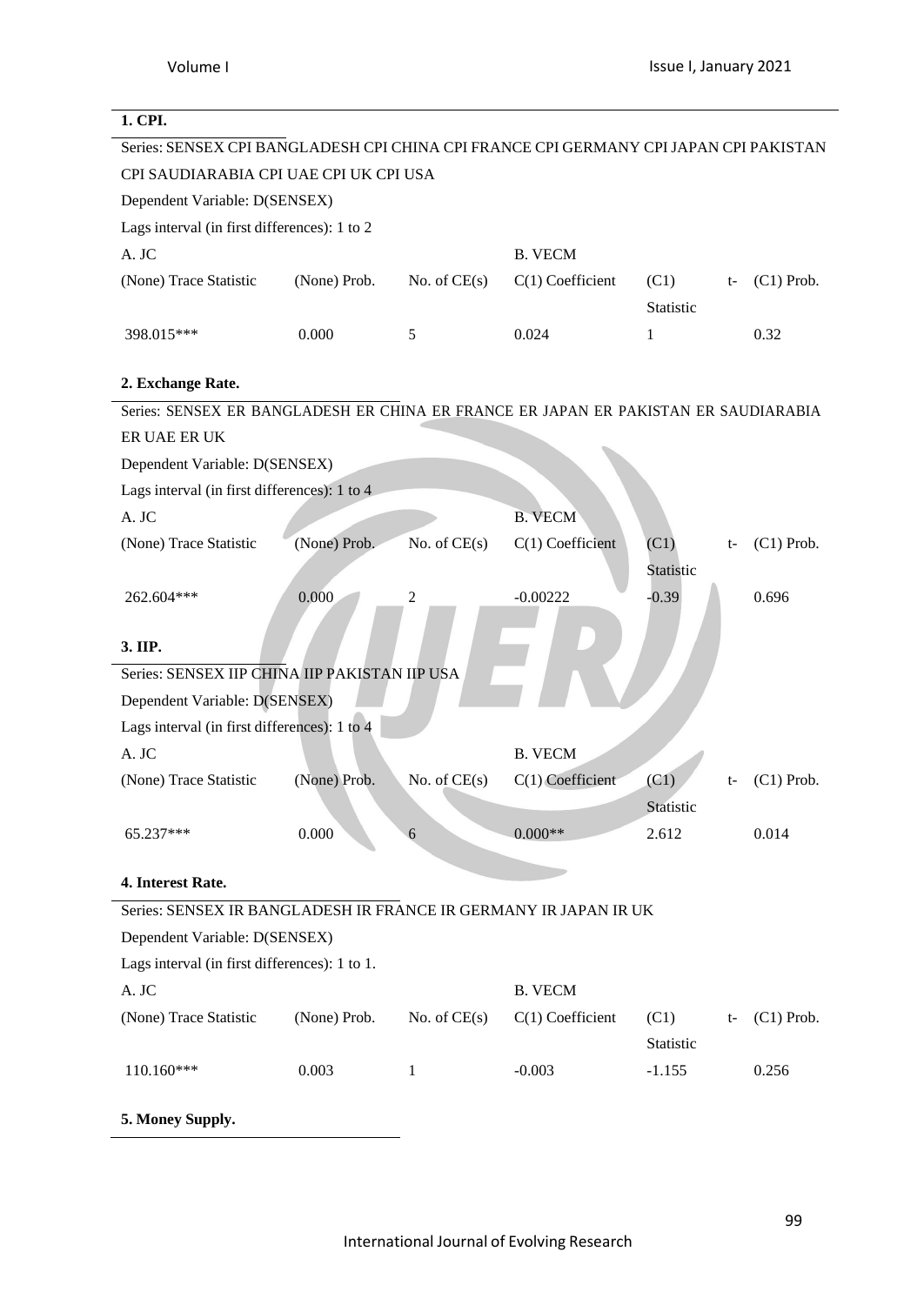| Series: SENSEX MS CHINA MS FRANCE MS GERMANY MS JAPAN MS PAKISTAN MS SAUDIARABIA |                               |                                   |                               |                          |    |              |  |  |
|----------------------------------------------------------------------------------|-------------------------------|-----------------------------------|-------------------------------|--------------------------|----|--------------|--|--|
| <b>MS UAE MS UK</b>                                                              |                               |                                   |                               |                          |    |              |  |  |
|                                                                                  | Dependent Variable: D(SENSEX) |                                   |                               |                          |    |              |  |  |
| Lags interval (in first differences): 1 to 2                                     |                               |                                   |                               |                          |    |              |  |  |
| A. JC                                                                            |                               |                                   | <b>B. VECM</b>                |                          |    |              |  |  |
| (None) Trace Statistic                                                           | (None) Prob.                  | No. of $CE(s)$                    | $C(1)$ Coefficient            | (C1)<br><b>Statistic</b> | t- | $(C1)$ Prob. |  |  |
| 246.546***                                                                       | 0.000                         | 3                                 | $-0.024$                      | $-0.648$                 |    | 0.518        |  |  |
| 6. GDP.                                                                          |                               |                                   |                               |                          |    |              |  |  |
| Series: CLOSE GDP CHINA GDP FRANCE GDP JAPAN GDP UK GDP US                       |                               |                                   |                               |                          |    |              |  |  |
| Dependent Variable: D(SENSEX)                                                    |                               |                                   |                               |                          |    |              |  |  |
| Lags interval (in first differences): 1 to 4                                     |                               |                                   |                               |                          |    |              |  |  |
| A. JC                                                                            |                               |                                   | <b>B. VECM</b>                |                          |    |              |  |  |
| (None) Trace Statistic                                                           | (None) Prob.                  | No. of $CE(s)$                    | $C(1)$ Coefficient            | (C1)                     | t- | $(C1)$ Prob. |  |  |
|                                                                                  |                               |                                   |                               | Statistic                |    |              |  |  |
| 132.588***                                                                       | 0.000                         | 6                                 | $-0.061***$                   | $-2.699$                 |    | 0.008        |  |  |
| $C_{11}$<br>$\mathbf{M}$ $(4 \times 7)$ $(1)$                                    | $1 \t1 \t1 \t1$               | $\lambda$ 1 1 $\lambda$ $\lambda$ | the state of the state<br>(1) |                          |    |              |  |  |

Note: (1) The lag order of the model is based on Akaike information criterion (AIC).

(2) \*\* and \*\*\* indicate significant at 5 and 1 percent level of significance, respectively.

(3)  $CE(s) = Cointegrating Equations, JC = Johansen Cointegration, VECM = Vector Error Correction Modelling.$ 

#### **5.2.2. Bivariate Analysis:**

Table 5.2.2 presented the results of the Bivariate Johansen Cointegration and VECM modelling. Under bivariate Johansen co-integration analysis, the CPI of none of the country found to be sharing the long-run relationship with the Sensex. The exchange rate (with respect to the US dollar) of Germany, Pakistan, Saudi Arabia, UAE and UK were found to be sharing long-run co-integration with the Sensex. But the long-run causality was only found to be running from the exchange rate of Germany, Pakistan and UK towards the Sensex. The IIP of only Pakistan was found to be having a long-run co-integrating relationship with Sensex. But with even from IIP of Pakistan the long-run causality was failed to be running towards the Sensex.

When analysing the interest rate of other countries, only Japan's interest rate was found to be sharing long-run co-integrating relationship with Sensex. Long-run causality was also found to be running from Japan's interest rate towards Sensex in the bivariate VECM analysis. The money supply of China, Saudi Arabia and the US shared long-run co-integrating relationship with the Sensex. Long-run causality was found to be running from the money supply of China and the US towards the Sensex. GDP of none of the country was found to be sharing long-run relationship with the Sensex.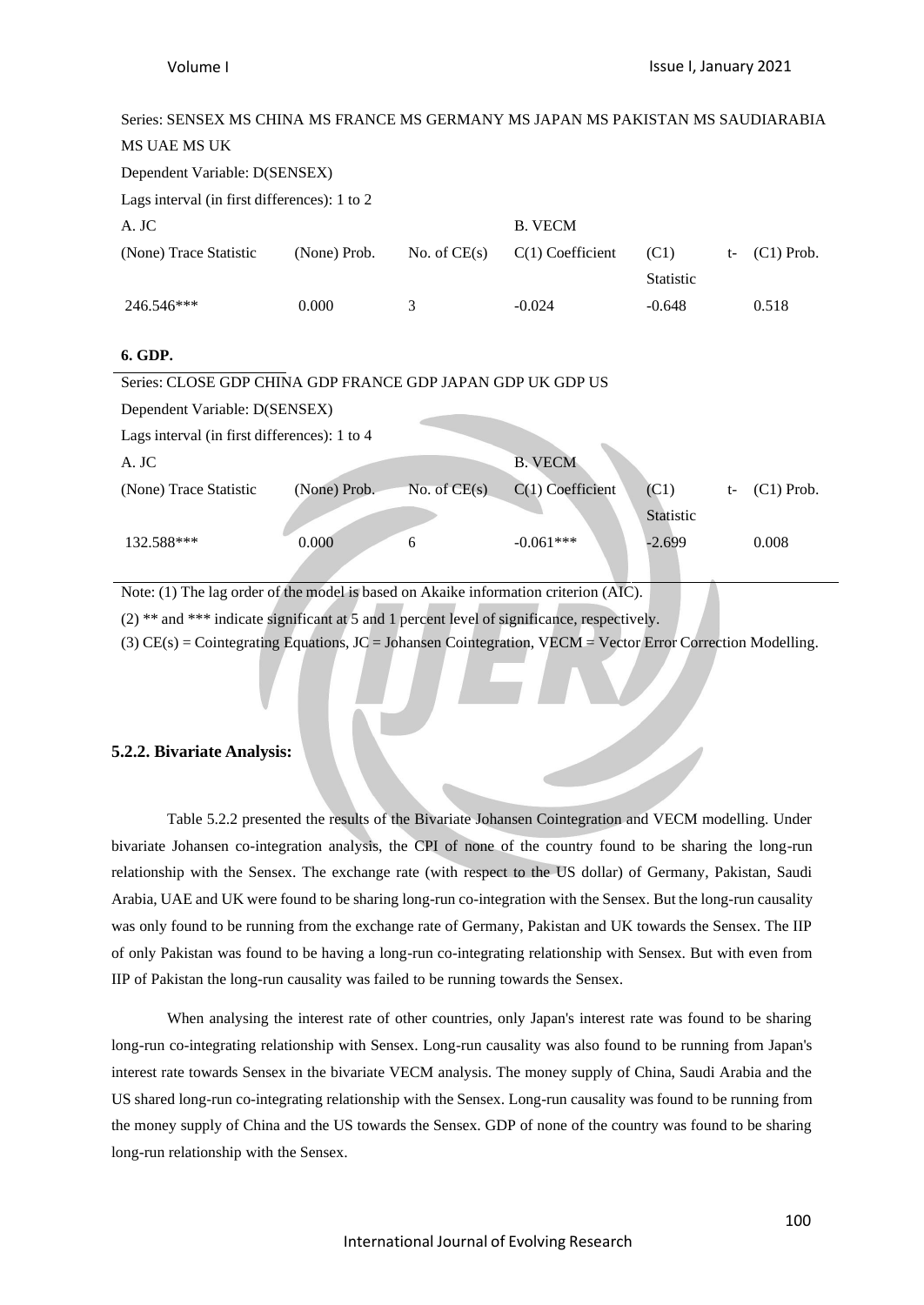| Table 5.2.2: Bivariate: Johansen Cointegration and Vector Error Correction Modelling (VECM). |
|----------------------------------------------------------------------------------------------|
|----------------------------------------------------------------------------------------------|

| 1. CPI of other countries.  |                        |              |  |
|-----------------------------|------------------------|--------------|--|
| A. Non-Cointegrated Seri s. |                        |              |  |
| Series                      | (None) Trace Statistic | (None) Prob. |  |
| Sensex CPI Bangladesh       | 6.526                  | 0.633        |  |
| Sensex CPI China            | 9.690                  | 0.305        |  |
| <b>Sensex CPI France</b>    | 5.964                  | 0.699        |  |
| Sensex CPI Germany          | 6.553                  | 0.630        |  |
| Sensex CPI Japan            | 10.16                  | 0.268        |  |
| Sensex CPI Pakistan         | 11.202                 | 0.199        |  |
| Sensex CPI Saudi Arabia     | 4.153                  | 0.890        |  |
| <b>Sensex CPI UAE</b>       | 6.950                  | 0.583        |  |
| <b>Sensex CPI UK</b>        | 7.025                  | 0.574        |  |
| Sensex CPI USA              | 6.216                  | 0.669        |  |
|                             |                        |              |  |

# **2. Exchange Rate (with respect to US dollar) of other countries.**

| A. Non-Cointegrated Series. |                        |              |
|-----------------------------|------------------------|--------------|
| <b>Series</b>               | (None) Trace Statistic | (None) Prob. |
| Sensex ER Bangladesh        | 14.170                 | 0.078        |
| Sensex ER China             | 11.64                  | 0.175        |
| Sensex ER Japan             | 8.696                  | 0.394        |
|                             |                        |              |

# **B. Cointegrated Series**

|                        | JC                     |              | <b>VECM</b>      |                    |                |
|------------------------|------------------------|--------------|------------------|--------------------|----------------|
| <b>Series</b>          | (None) Trace Statistic | (None) Prob. | (C1) Coefficient | $C(1)$ T-statistic | $C(1)$ P value |
| Sensex ER Germany      | 15.739**               | 0.045        | $-0.030***$      | $-3.562$           | 0.000          |
| Sensex ER Pakistan     | 16.099**               | 0.040        | $-0.052***$      | $-2.958$           | 0.003          |
| Sensex ER Saudi Arabia | $31.181***$            | 0.000        | $-0.000$         | $-0.632$           | 0.527          |
| Sensex ER UAE          | 18.111**               | 0.019        | 0.000            | 0.382              | 0.702          |
| Sensex ER UK           | 17.082**               | 0.028        | $-0.048***$      | $-3.816$           | 0.000          |

# **3. IIP of other countries.**

# **A. Non-Cointegrated Series.**

| Series           | (None) Trace Statistic (None) Prob. |       |
|------------------|-------------------------------------|-------|
| Sensex IIP China | 8.876                               | 0.376 |
| Sensex IIP Japan | 7.251                               | 0.548 |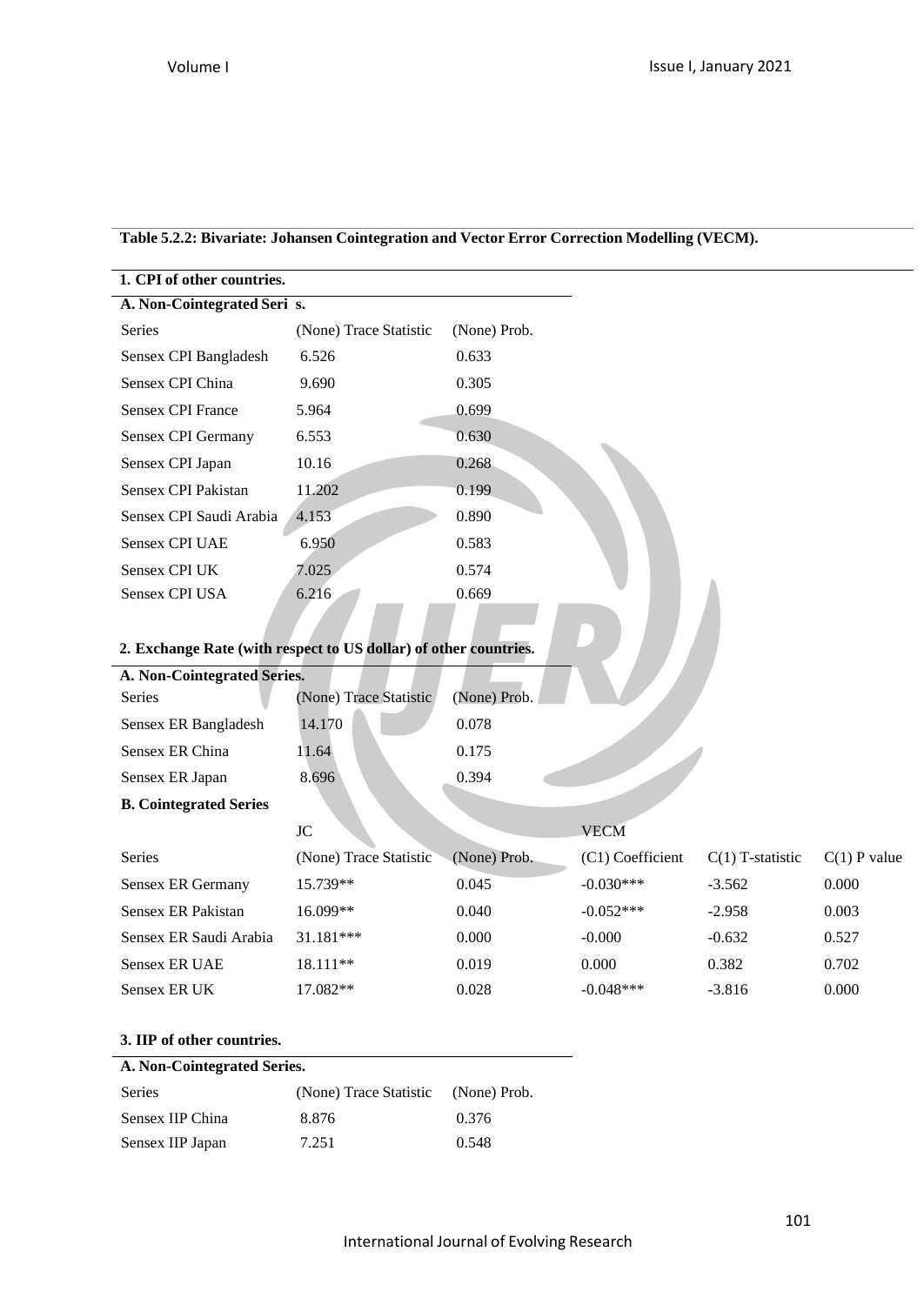| Sensex IIP USA                       | 8.481                  | 0.415        |                  |                    |                |
|--------------------------------------|------------------------|--------------|------------------|--------------------|----------------|
| <b>B. Cointegrated Series</b>        |                        |              |                  |                    |                |
|                                      | <b>JC</b>              |              | <b>VECM</b>      |                    |                |
| Series                               | (None) Trace Statistic | (None) Prob. | (C1) Coefficient | $C(1)$ T-statistic | $C(1)$ P value |
| Sensex IIP Pakistan                  | 19.024**               | 0.014        | 0.006            | 0.817              | 0.415          |
| 4. Interest Rate of other countries. |                        |              |                  |                    |                |
| A. Non-Cointegrated Series.          |                        |              |                  |                    |                |
| Series                               | (None) Trace Statistic | (None) Prob. |                  |                    |                |
| Sensex IR Bangladesh                 | 7.982                  | 0.467        |                  |                    |                |
| <b>Sensex IR France</b>              | 11.107                 | 0.205        |                  |                    |                |
| Sensex IR Germany                    | 9.472                  | 0.323        |                  |                    |                |
| Sensex IR UK                         | 10.224                 | 0.263        |                  |                    |                |
| <b>B. Cointegrated Series</b>        |                        |              |                  |                    |                |
|                                      | JC                     |              | <b>VECM</b>      |                    |                |
| Series                               | (None) Trace Statistic | (None) Prob. | (C1) Coefficient | $C(1)$ T-statistic | $C(1)$ P value |
| Sensex IR Japan                      | 22.178***              | 0.004        | $-0.058**$       | $-2.067$           | 0.045          |
|                                      |                        |              |                  |                    |                |
| 5. Money Supply of other countires.  |                        |              |                  |                    |                |
| A. Non-Cointegrated Series.          |                        |              |                  |                    |                |
| Series                               | (None) Trace Statistic | (None) Prob. |                  |                    |                |
| <b>Sensex MS France</b>              | 6.120                  | 0.681        |                  |                    |                |
| Sensex MS Germany                    | 7.503                  | 0.519        |                  |                    |                |
| Sensex MS Japan                      | 8.074                  | 0.457        |                  |                    |                |
| Sensex MS Pakistan                   | 11.929                 | 0.160        |                  |                    |                |
| <b>Sensex MS UAE</b>                 | 12.414                 | 0.138        |                  |                    |                |
| Sensex MS UK                         | 5.604                  | 0.741        |                  |                    |                |
| <b>B. Cointegrated Series</b>        |                        |              |                  |                    |                |
|                                      | $\rm JC$               |              | <b>VECM</b>      |                    |                |
| Series                               | (None) Trace Statistic | (None) Prob. | (C1) Coefficient | $C(1)$ T-statistic | $C(1)$ P value |
| Sensex MS China                      | 18.811**               | 0.015        | $-0.066**$       | $-2.357$           | 0.020          |
| Sensex MS Saudi Arabia               | 20.541***              | 0.007        | $-0.027$         | $-1.981$           | 0.050          |
| Sensex MS USA                        | 16.277**               | 0.038        | $-0.091***$      | $-2.730$           | 0.007          |
| 6. GDP of other countries.           |                        |              |                  |                    |                |

# **A. Non-Cointegrated Series.** Series (None) Trace Statistic (None) Prob. Sensex GDP China 9.250 0.342

| <b>Sensex GDP France</b> | 14.663 | 0.066 |
|--------------------------|--------|-------|
| Sensex Japan             | 8.735  | 0.390 |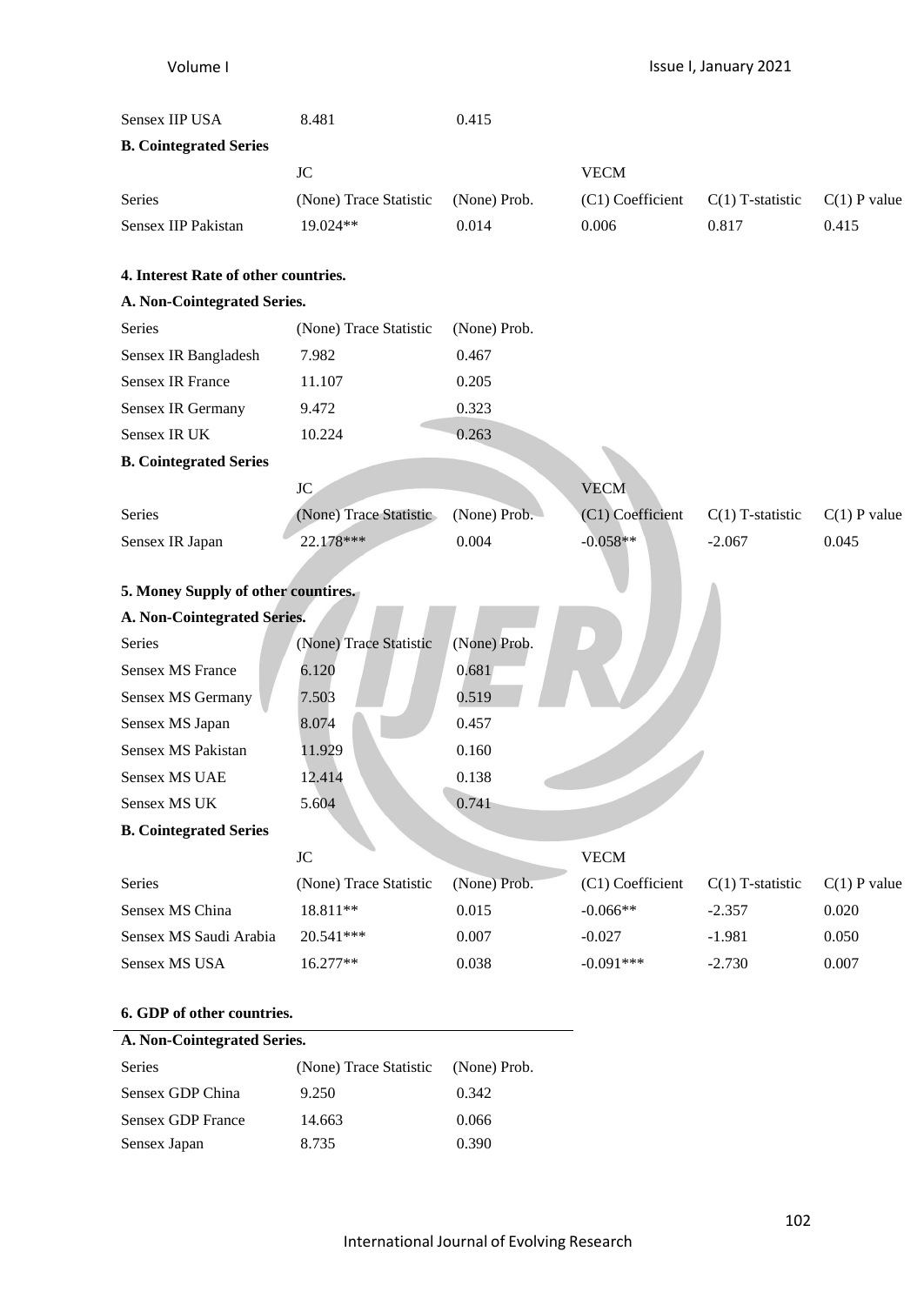| Sensex UK  | 11.246 | 0.196 |
|------------|--------|-------|
| Sensex USA | 8.983  | 0.366 |

Note: (1) The lag order of the model is based on Akaike information criterion (AIC).

(2) \*\* and \*\*\* indicate significant at 5 and 1 percent level of significance, respectively.

(3) CE(s) = Cointegrating Equations, JC = Johansen Cointegration, VECM = Vector Error Correction Modelling.

## **5.3. Short-run Granger Causality Tests:**

Granger-causality test is performed to evaluate whether there are lead-lag relationships between Index returns and various macroeconomic variables. The Granger test based on a VAR model in differences is appropriate when the long-run analysis indicates that there is no long-run relationship between variables that are integrated of same order, i.e.,  $y_1t$ ,  $y_2t \sim I(1)$ . As in Enders (2004), if a variable's time series is non-stationary, *I*(1) and is not co-integrated, the Granger-causality test starts with the VAR model being estimated in the following differences.

$$
\Delta y_{1t} = \alpha_{1ii} + \sum_{ii=1}^{p} \beta_{1ii} \Delta y_{1t-i} + \sum_{ii=1}^{p} \eta_{2ii} y_{2t-i} + \epsilon_{i1t}
$$
  
\n
$$
\Delta y_{2t} = \alpha_{2ii} + \sum_{ii=1}^{p} \beta_{2ii} \Delta y_{2t-i} + \sum_{ii=1}^{p} \eta_{1ii} y_{1i-i} + \epsilon_{i2ii}
$$
\n(5.3.1)

Where  $\exists y_1 t$  and  $\exists y_2 t$  are the first differences of time series under investigation;  $\exists \exists y_1 t$  and  $\exists \forall x$ parameters to be estimated and,  $x_{1t}$  and  $x_{2t}$ <sup> $\parallel$ </sup> are white noise error terms.

Table 5.3.1 presented the results of the Granger Causality tests. Under the granger causality test, shortrun causality was examined of the variables towards the Sensex. The CPI of none of the country was found to be granger causing the Sensex. The exchange rate (with respect to the US dollar) of the UK, Pakistan and Saudi Arabia were found to be affecting the Sensex in the short-run. The GDP, interest rate and IIP of none of the country showed any effect on the Sensex in the short-run. The money supply of only France was found to be affecting the Sensex in the short-run.

#### **Table 5.3.1: Pairwise Granger Causality Tests.**

#### **1. CPI of other countries:**

Null Hypothesis: F-Statistic Prob. Decision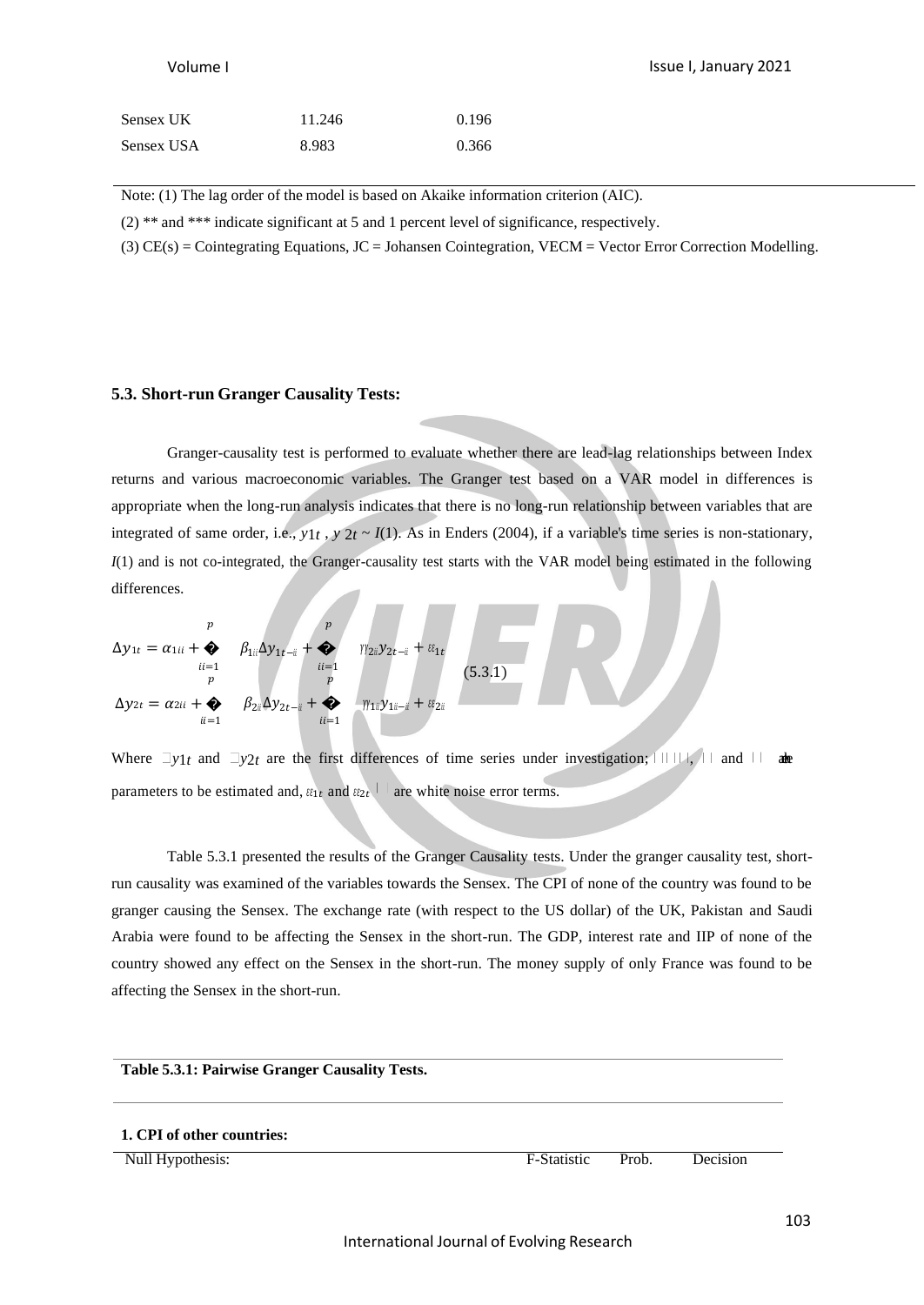| CPI BANGLADESH dnc SENSEX     | 0.809 | 0.546 | Accepted |
|-------------------------------|-------|-------|----------|
| <b>CPI CHINA dnc SENSEX</b>   | 0.635 | 0.673 | Accepted |
| <b>CPI FRANCE dnc SENSEX</b>  | 0.943 | 0.458 | Accepted |
| <b>CPI GERMANY dnc SENSEX</b> | 0.374 | 0.864 | Accepted |
| CPI JAPAN dnc SENSEX          | 0.737 | 0.597 | Accepted |
| CPI PAKISTAN dnc SENSEX       | 0.667 | 0.649 | Accepted |
| CPI SAUDIARABIA dnc SENSEX    | 0.703 | 0.622 | Accepted |
| <b>CPI UAE dnc SENSEX</b>     | 0.411 | 0.839 | Accepted |
| <b>CPI UK dnc SENSEX</b>      | 1.461 | 0.212 | Accepted |
| CPI USA dnc SENSEX            | 0.634 | 0.674 | Accepted |

# **2. Exchange Rate (with respect to US dollar) of other countries:**

| 0.841       | 0.522 | Accepted |
|-------------|-------|----------|
| 0.356       | 0.877 | Accepted |
| 1.174       | 0.324 | Accepted |
| 1.174       | 0.324 | Accepted |
| 0.418       | 0.835 | Accepted |
| $2.663**$   | 0.024 | Rejected |
| 4.504***    | 0.000 | Rejected |
| 1.286       | 0.272 | Accepted |
| $2.211*$    | 0.055 | Rejected |
|             |       |          |
|             |       |          |
| F-Statistic | Prob. | Decision |
| 0.395       | 0.850 | Accepted |
| 1.854       | 0.121 | Accepted |
| 1.224       | 0.307 | Accepted |
| 1.499       | 0.196 | Accepted |
|             |       |          |
|             |       |          |
| F-Statistic | Prob. | Decision |
| 0.695       | 0.631 | Accepted |
| 0.345       | 0.880 | Accepted |
| 1.308       | 0.286 | Accepted |
| 0.377       | 0.860 | Accepted |
| 0.560       | 0.729 | Accepted |
|             |       |          |
|             |       |          |
| F-Statistic | Prob. | Decision |
|             |       |          |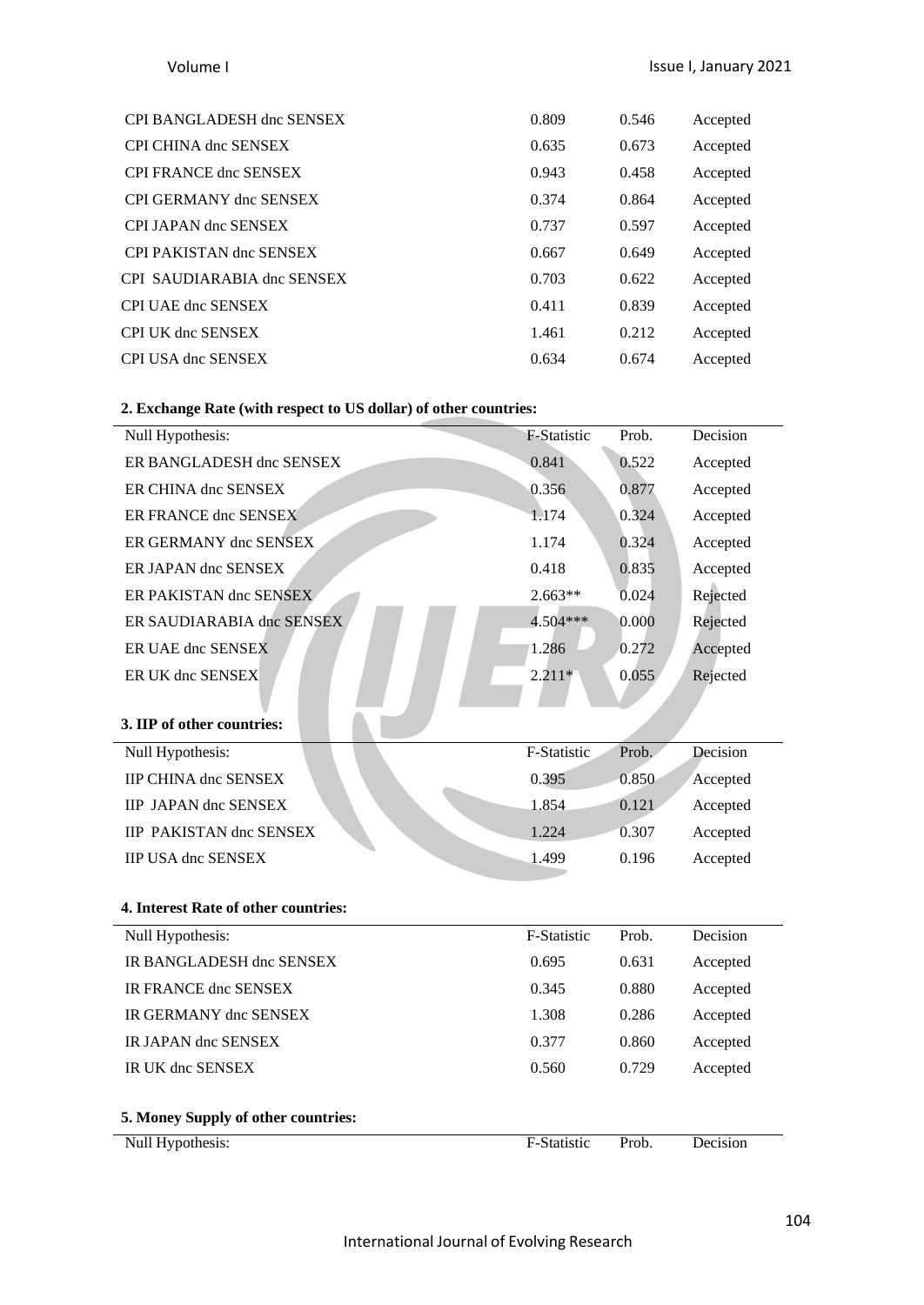| MS CHINA dnc SENSEX       | 1.183     | 0.324 | Accepted |
|---------------------------|-----------|-------|----------|
| MS FRANCE dnc SENSEX      | $2.745**$ | 0.024 | Rejected |
| MS GERMANY dnc SENSEX     | 1.226     | 0.303 | Accepted |
| MS JAPAN dnc SENSEX       | 0.574     | 0.719 | Accepted |
| MS PAKISTAN dnc SENSEX    | 0.807     | 0.547 | Accepted |
| MS SAUDIARABIA dnc SENSEX | 1.157     | 0.337 | Accepted |
| MS UAE dnc SENSEX         | 0.835     | 0.528 | Accepted |
| MS UK dnc SENSEX          | 0.502     | 0.773 | Accepted |
| MS USA dnc SENSEX         | 0.240     | 0.943 | Accepted |

#### **6. GDP of other countries:**

| Null Hypothesis:            | F-Statistic | Prob. | Decision |
|-----------------------------|-------------|-------|----------|
| GDP CHINA dnc CLOSE         | 0.184       | 0.967 | Accepted |
| <b>GDP FRANCE dnc CLOSE</b> | 1.343       | 0.253 | Accepted |
| GDP JAPAN dnc CLOSE         | 0.219       | 0.953 | Accepted |
| GDP UK dnc CLOSE            | 0.227       | 0.949 | Accepted |
| GDP US dnc CLOSE            | 0.353       | 0.879 | Accepted |
|                             |             |       |          |

Notes: \*\*\*implies significant at 1% level, \*\*implies significant at 5% level, \*implies significant at 10% level dnc = do not Granger cause.

### **5.4. Volatility Modelling:**

In order to provide further evidence in support of the answers to the questions raised in the study and to account for these stylized facts the GARCH models were employed.

The fundamental contribution of the GARCH (p,q) model is the conditional variance equation which in the following form can be written.

$$
\begin{array}{l}\n\text{if } \mathcal{E} = \nu_t \mathbf{\hat{\phi}} \overline{h_t} \text{ where } \text{if } \Omega_{t-1} \sim N(0, h_t^2) \text{ and } \nu_t \sim N(0, 1) \\
h_t^2 = \alpha + \sum_{i=1}^d \alpha_{ii}^2 + \sum_{j=1}^d \beta_{jj}^2 \\
\alpha_0 > 0, \alpha_{ii}, \beta_{jj} \ge 0 \rightarrow h^2 \ge 0, \text{ if } = 1, \dots, q, \text{ and } jj = 1, \dots, p\n\end{array} \tag{5.4.1}
$$

where  $\bar{f}$  is the set of all information available at time *t*-1. The GARCH (*p*, *q*) process defined above is stationary when  $\sum u \alpha_{ii} + \sum u \beta_{jj} < 1$ . A function of 3 terms, defined in equation (5.4.1), is the conditional variance of the GARCH model. The first term is the mean of yesterday's forecast  $\omega$ . The second term is lag of the squared residuals obtained from the mean equation,  $\kappa^2$  or the<sub>t</sub> $\text{A}$ <sub>RCH</sub> terms. The ARCH terms represent the news (information) about volatility from the previous period that has a weighted impact on the current conditional volatility; it declines gradually and never reaches zero. The third term is the GARCH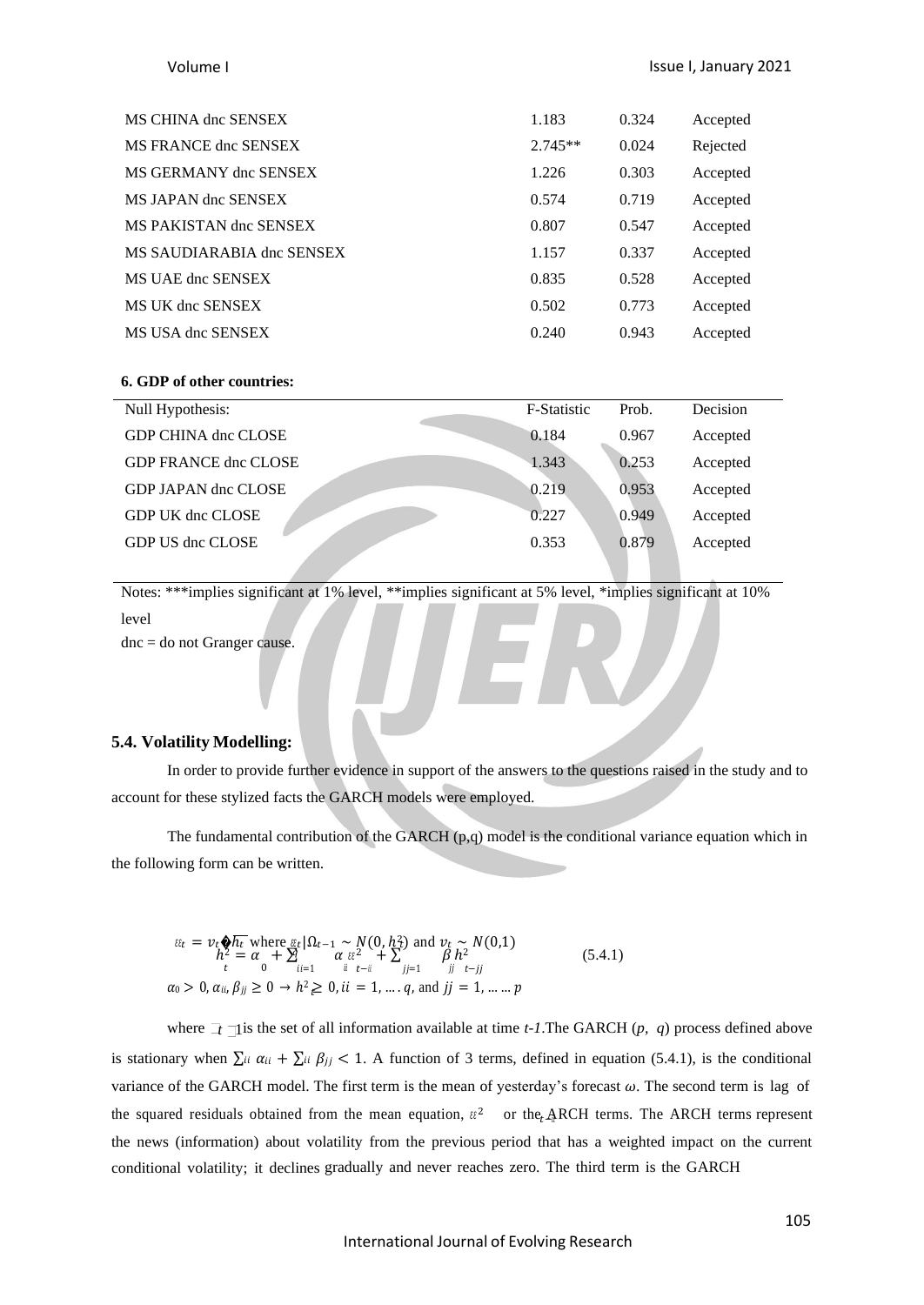variance or  $h_t^2 \geq 0$ . term,  $h_{-ij}^2$  ensuring the impact of last period's forecast variance. It is important to notice that these three parameters, namely,  $|, |$  *i*  $|$ '*s* and *i*  $|$ '*s* are restricted to be non-negative to ensure positive values for the conditional

Table 5.4.1 presented the results of the volatility modelling. Quite similar to the results of the Granger causality tests, under Garch modelling too the CPI and interest rate of all the countries failed to show any effect on the volatility of the Sensex. The exchange rate of Germany, IIP of Japan and Pakistan, the money supply of France and UAE and the GDP of the US were found to be affecting the volatility of the Sensex.

## **Table 5.4.1 : GARCH (1,1)**

Method: ML ARCH - Normal distribution (BFGS / Marquardt steps) Presample variance: backcast (parameter = 0.7)

#### **1. CPI of other countries.**

| Dependent Variable: SENSEX                            |             |            |             |       |  |
|-------------------------------------------------------|-------------|------------|-------------|-------|--|
| GARCH = $C(12) + C(13)*RESID(-1)^2 + C(14)*GARCH(-1)$ |             |            |             |       |  |
| Variable                                              | Coefficient | Std. Error | z-Statistic | Prob. |  |
| <b>CPI</b> Bangladesh                                 | $-0.542$    | 0.452      | $-1.200$    | 0.230 |  |
| CPI China                                             | $-1.003$    | 1.474      | $-0.680$    | 0.496 |  |
| <b>CPI</b> France                                     | $-0.011$    | 0.981      | $-0.011$    | 0.991 |  |
| <b>CPI</b> Germany                                    | 0.326       | 1.087      | 0.300       | 0.764 |  |
| CPI Japan                                             | 1.216       | 1.214      | 1.001       | 0.317 |  |
| <b>CPI</b> Pakistan                                   | 0.910       | 0.613      | 1.485       | 0.138 |  |
| CPI Saudi Arabia                                      | $-0.087$    | 0.954      | $-0.091$    | 0.927 |  |
| <b>CPI UAE</b>                                        | 1.472       | 0.958      | 1.537       | 0.124 |  |
| <b>CPI UK</b>                                         | $-1.866$    | 1.312      | $-1.422$    | 0.155 |  |
| <b>CPI USA</b>                                        | $-1.390$    | 1.486      | $-0.936$    | 0.349 |  |

### **2. Exchange Rate (with respect to US dollar) of other countries.**

| Dependent Variable: SENSEX                           |             |            |             |       |  |  |
|------------------------------------------------------|-------------|------------|-------------|-------|--|--|
| GARCH = $C(9) + C(10)*RESID(-1)^2 + C(11)*GARCH(-1)$ |             |            |             |       |  |  |
| Variable                                             | Coefficient | Std. Error | z-Statistic | Prob. |  |  |
| ER Bangladesh                                        | 1.091       | 0.580      | 1.882       | 0.060 |  |  |
| ER China                                             | 0.240       | 0.469      | 0.511       | 0.609 |  |  |
| <b>ER</b> Germany                                    | $-0.580**$  | 0.274      | $-2.119$    | 0.034 |  |  |
| ER Japan                                             | 0.340       | 0.187      | 1.815       | 0.070 |  |  |
| <b>ER</b> Pakistan                                   | 0.215       | 0.261      | 0.821       | 0.412 |  |  |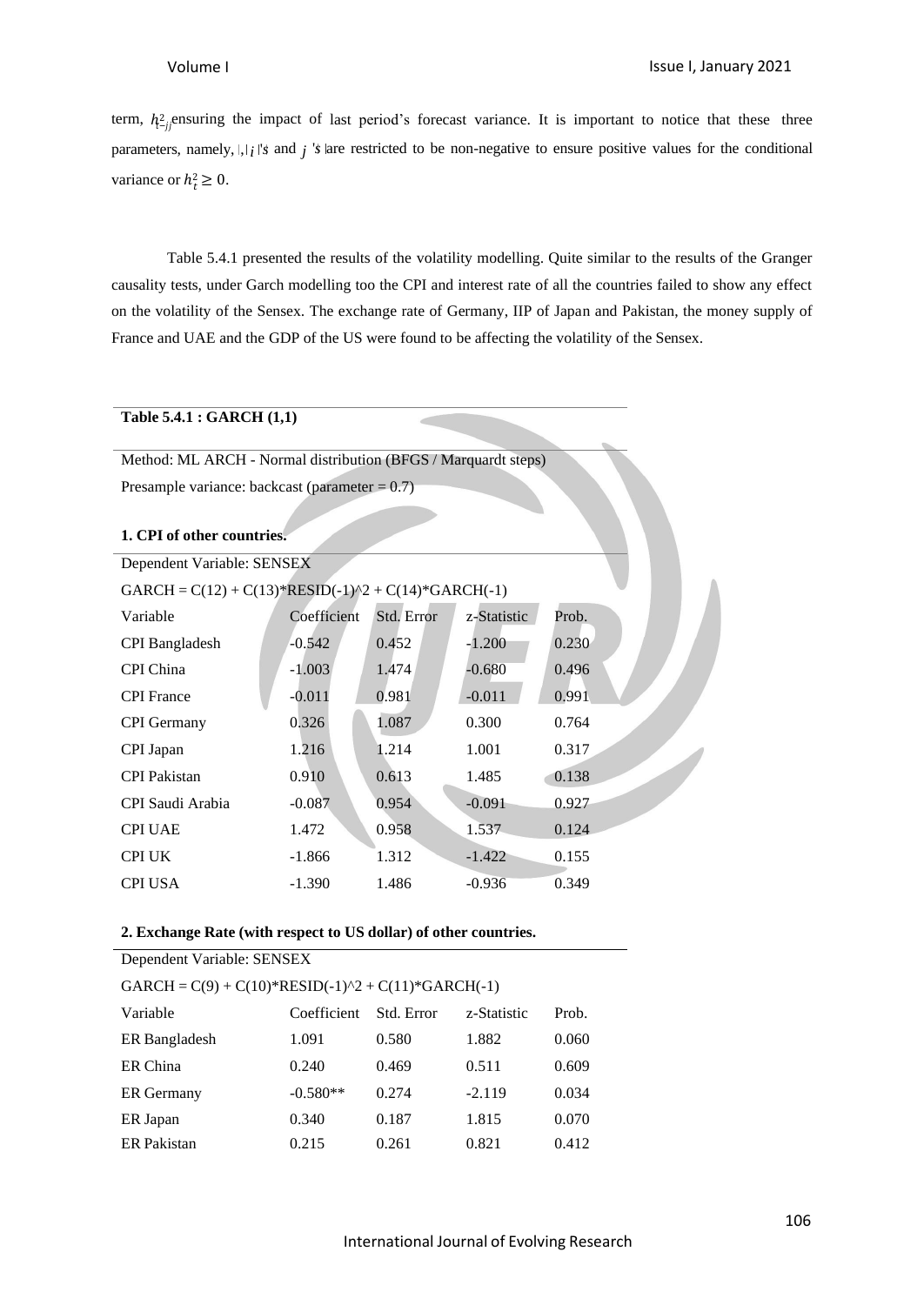| ER Saudi Arabia | $-16.893$ | 9.390  | $-1.799$ | 0.072 |
|-----------------|-----------|--------|----------|-------|
| ER UAE          | 38.074    | 51.573 | 0.738    | 0.460 |
| ER UK           | 0.088     | 0.296  | 0.298    | 0.766 |

# **3. IIP of other countries.**

| GARCH = $C(5) + C(6)$ *RESID(-1)^2 + $C(7)$ *GARCH(-1) |  |  |  |  |  |
|--------------------------------------------------------|--|--|--|--|--|
|--------------------------------------------------------|--|--|--|--|--|

| Coefficient | Std. Error | z-Statistic | Prob. |
|-------------|------------|-------------|-------|
| 0.036       | 0.059      | 0.609       | 0.543 |
| $0.024***$  | 0.000      | 2840.471    | 0.000 |
| $0.021***$  | 0.005      | 4.187       | 0.000 |
| 0.030       | 0.025      | 1.236       | 0.216 |
|             |            |             |       |

# **4. Interest Rate of other countries.**

| Dependent Variable: SENSEX                             |             |            |             |       |  |
|--------------------------------------------------------|-------------|------------|-------------|-------|--|
| GARCH = $C(6) + C(7)$ *RESID(-1)^2 + $C(8)$ *GARCH(-1) |             |            |             |       |  |
| Variable                                               | Coefficient | Std. Error | z-Statistic | Prob. |  |
| IR Bangladesh                                          | $-0.546$    | 0.444      | $-1.231$    | 0.218 |  |
| <b>IR</b> France                                       | $-0.205$    | 0.241      | $-0.850$    | 0.395 |  |
| <b>IR</b> Germany                                      | 0.046       | 0.033      | 1.384       | 0.167 |  |
| IR Japan                                               | $-0.020$    | 0.019      | $-1.076$    | 0.282 |  |
| IR UK                                                  | $-0.013$    | 0.068      | $-0.199$    | 0.842 |  |
|                                                        |             |            |             |       |  |

# **5. Money Supply of other countries.**

| Dependent Variable: SENSEX                            |             |            |             |       |  |  |
|-------------------------------------------------------|-------------|------------|-------------|-------|--|--|
| GARCH = $C(10) + C(11)*RESID(-1)^2 + C(12)*GARCH(-1)$ |             |            |             |       |  |  |
| Variable                                              | Coefficient | Std. Error | z-Statistic | Prob. |  |  |
| MS China                                              | 0.251       | 0.395      | 0.636       | 0.525 |  |  |
| <b>MS</b> France                                      | $0.805***$  | 0.035      | 23,074      | 0.000 |  |  |
| MS Germany                                            | 0.257       | 0.558      | 0.460       | 0.646 |  |  |
| MS Japan                                              | $-0.925$    | 0.868      | $-1.066$    | 0.287 |  |  |
| <b>MS</b> Pakistan                                    | $-0.250$    | 0.224      | $-1.112$    | 0.266 |  |  |
| MS Saudi Arabia                                       | $-0.121$    | 0.346      | $-0.350$    | 0.727 |  |  |
| <b>MS UAE</b>                                         | $0.977***$  | 0.259      | 3.775       | 0.000 |  |  |
| MS UK                                                 | $-0.631$    | 0.508      | $-1.243$    | 0.214 |  |  |
| <b>MS USA</b>                                         | $-0.375$    | 0.687      | $-0.545$    | 0.586 |  |  |

# **6. GDP of other countries.**

Dependent Variable: CLOSE

 $GARCH = C(6) + C(7) * RESID(-1)^2 + C(8) * GARCH(-1)$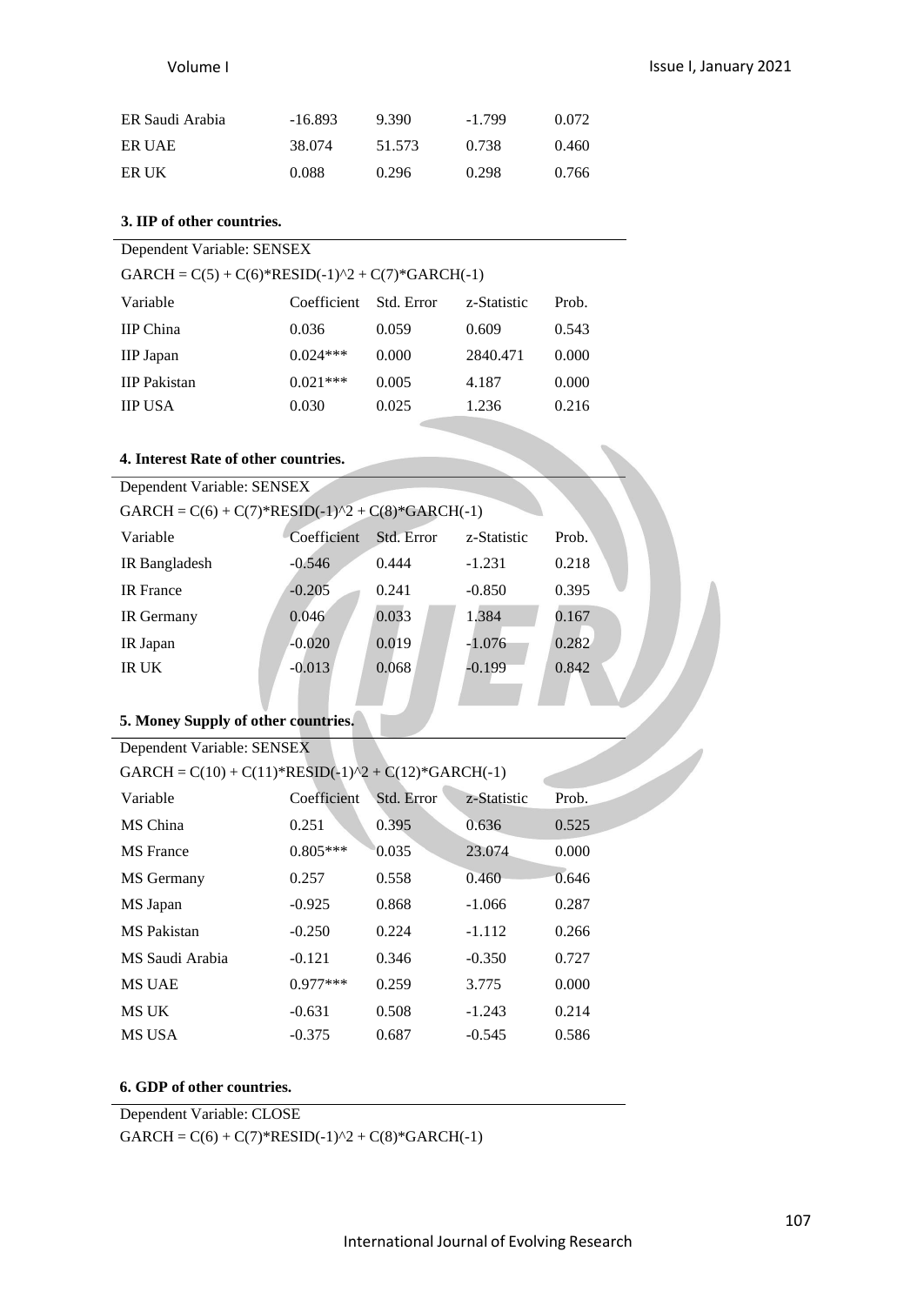| Variable          | Coefficient | Std. Error | z-Statistic | Prob. |
|-------------------|-------------|------------|-------------|-------|
| GDP China         | $-0.128$    | 0.098      | $-1.310$    | 0.190 |
| <b>GDP</b> France | $-2.348$    | 2.086      | $-1.125$    | 0.260 |
| GDP Japan         | 0.338       | 0.313      | 1.078       | 0.281 |
| <b>GDP UK</b>     | $-0.404$    | 0.661      | $-0.612$    | 0.541 |
| <b>GDP US</b>     | $4.275***$  | 1.345      | 3.178       | 0.002 |
|                   |             |            |             |       |

Note: \*\*\*indicates significance at 1% level, \*\*indicates significance at 5% level.

6. Analysis of the empirical estimation:

6.1. Bangladesh: a very weak or no influence was found of the economic environment of Bangladesh on the Indian stock market. None of the macroeconomic factors of Bangladesh was found to be making an impact on the stock returns of India both in the short-run and in the long-run.

6.2. China: the money supply in China was found to be making a long-run impact on the stock returns of India.

6.3. France: no long-run causality was found to be running from France's economic environment. But the money supply in France was found to be making a significant impact on the stock returns of India in the shortrun as suggested by the short-run Granger causality tests and volatility modelling.

6.4. Germany: Germany's role in affecting the Indian stock returns was also found to be very weak like Bangladesh's economic environment. No economic factor of Germany was found to be making an impact on the Indian stock market both in the long-run and the short-run.

6.5. Japan: the inflation rate in Japan affected the Indian stock market in the long-run. The IIP in Japan showed an effect on the stock market of India in the volatility modelling.

6.6. Pakistan: the exchange rate of Pakistan showed a long-run impact on the Indian stock market. The IIP of Pakistan and Sensex found to be shared long-run co-integration but long-run causality was not found to be running from IIP of Pakistan to the stock market of India. The exchange rate of Pakistan showed its influence on the stock market of India in the short-run granger causality test as well. In the volatility modelling, Pakistan's IIP was found to be affecting the stock market of India.

6.7. Saudi Arabia: the money supply in Saudi Arabia and Sensex share long-run co-integration but longrun causality was not found to be running from money supply in Saudi Arabia to Indian stock market. The exchange rate of Saudi Arabia made its impact on the Indian stock market in the short-run granger causality tests.

6.8. UAE: no long-run impact UAE's economic environment was found to be making in the long-run but the money supply of UAE was found to be affecting the Indian stock market in the volatility modelling.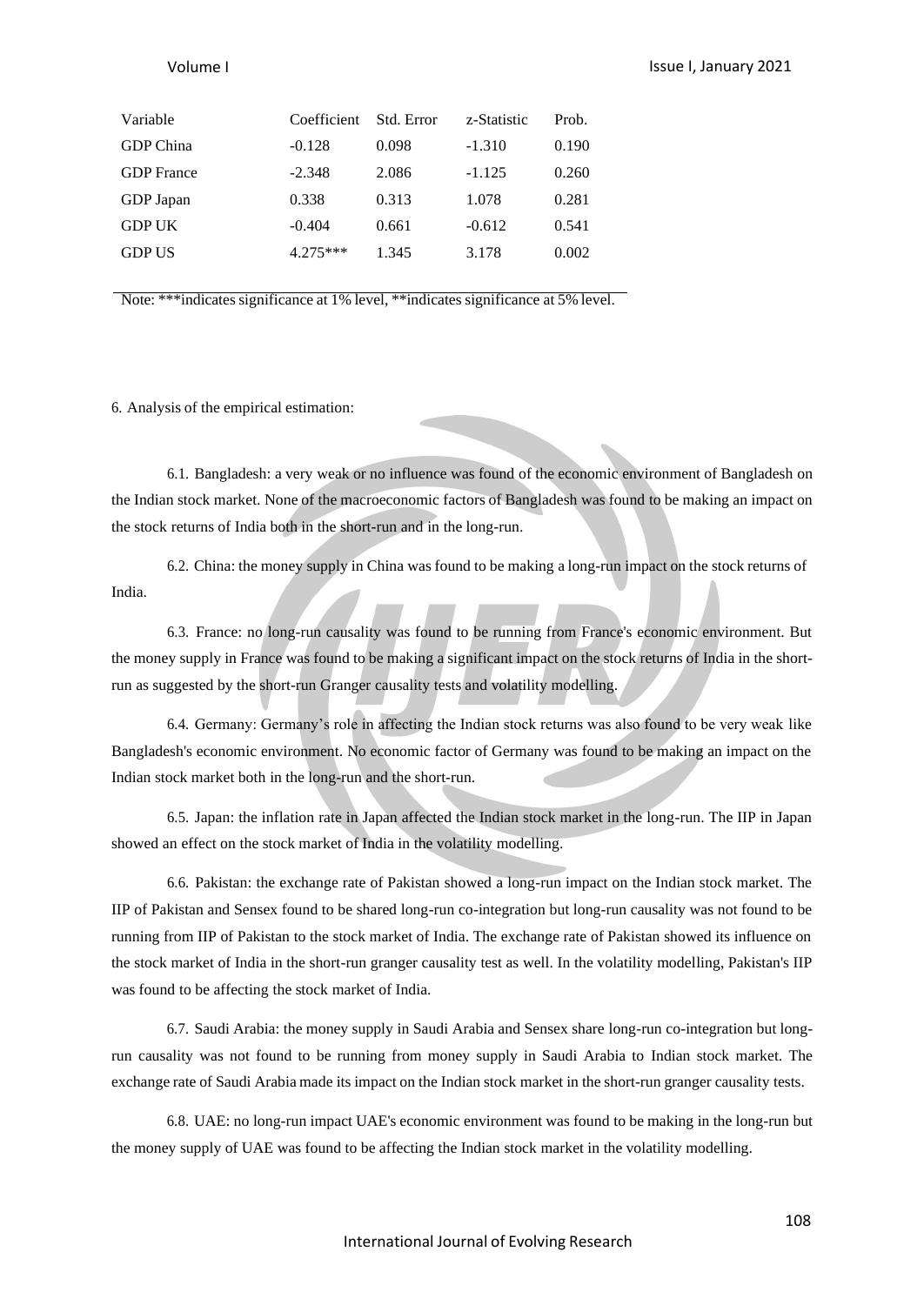6.9. UK: the exchange rate of the UK affected the Indian stock market in the long-run. In the short-run, Granger causality tests as well UK's exchange rate's impact was seen on the stock market of India.

6.10. USA: the money supply in the US affected the Indian stock market in the long-run. The GDP of US showed its influence on the volatility of the stock returns and a significant impact of US's exchange rate (with respect of INR) on the Indian stock market was seen in the previous parts of the study.

# **7. Conclusion:**

The two largest economies of the world USA's economy and China's economy made their long-run impact on the Indian stock market not through GDP but through money supply. The two European giants in terms of economy Germany and France showed a marginal impact on the stock market of India. The neighbourhood country Bangladesh also failed to affect the Indian stock market with its economic environment. Japan is today also a world leader in many sectors and its economic conditions do make a significant impact on the stock market of India. The UK is still a major driver of the world's economy and its effect was also seen on the Indian stock market to some extent.

UAE and Saudi Arabia are two big exporters of oil for India and thus their economic environment affected the Indian stock market through the money supply and exchange rate. Money supply affects the exchange rate and the exchange rate affects the prices of oil. Though India doesn't do much trade with Pakistan Pakistan's economic environment seems to be making a substantial impact on the stock market of India. The IIP and exchange rate of Pakistan both found to be integrated with the Sensex to some degree. Though in the long-run bivariate analysis money supply of the countries found to be making a significant impact in the long-run multivariate analysis only the GDP of other countries was found to be making an impact on the stock market of India and not any other variable. It was concluded that both GDP and money supply with the exchange rate of other countries were the variables found to be making a substantial impact on the stock returns of India.

The money supply in other countries was found to be making a substantial impact on the stock returns of India. Thus it is concluded that in today's age role of money supply is very crucial for the growth of the financial markets. The Indian government should be keeping a very careful eye on the money supply in the economy and should refrain itself from taking decisions like demonetisation which affected the money supply negatively, derailed the ongoing process of high growth of the economy and made a long-run negative impact on the stock market of the country.

### **References**

- Aggarwal, P. and Saqib, N., 2017. Impact of Macro Economic Variables of India and USA on Indian Stock Market. *International Journal of Economics and Financial Issues*, 7(4), pp.10-14.
- Büttner, D., Hayo, B. and Neuenkirch, M., 2011. The impact of foreign macroeconomic news on financial markets in the Czech Republic, Hungary, and Poland. *Empirica*, 39(1), pp.19-44.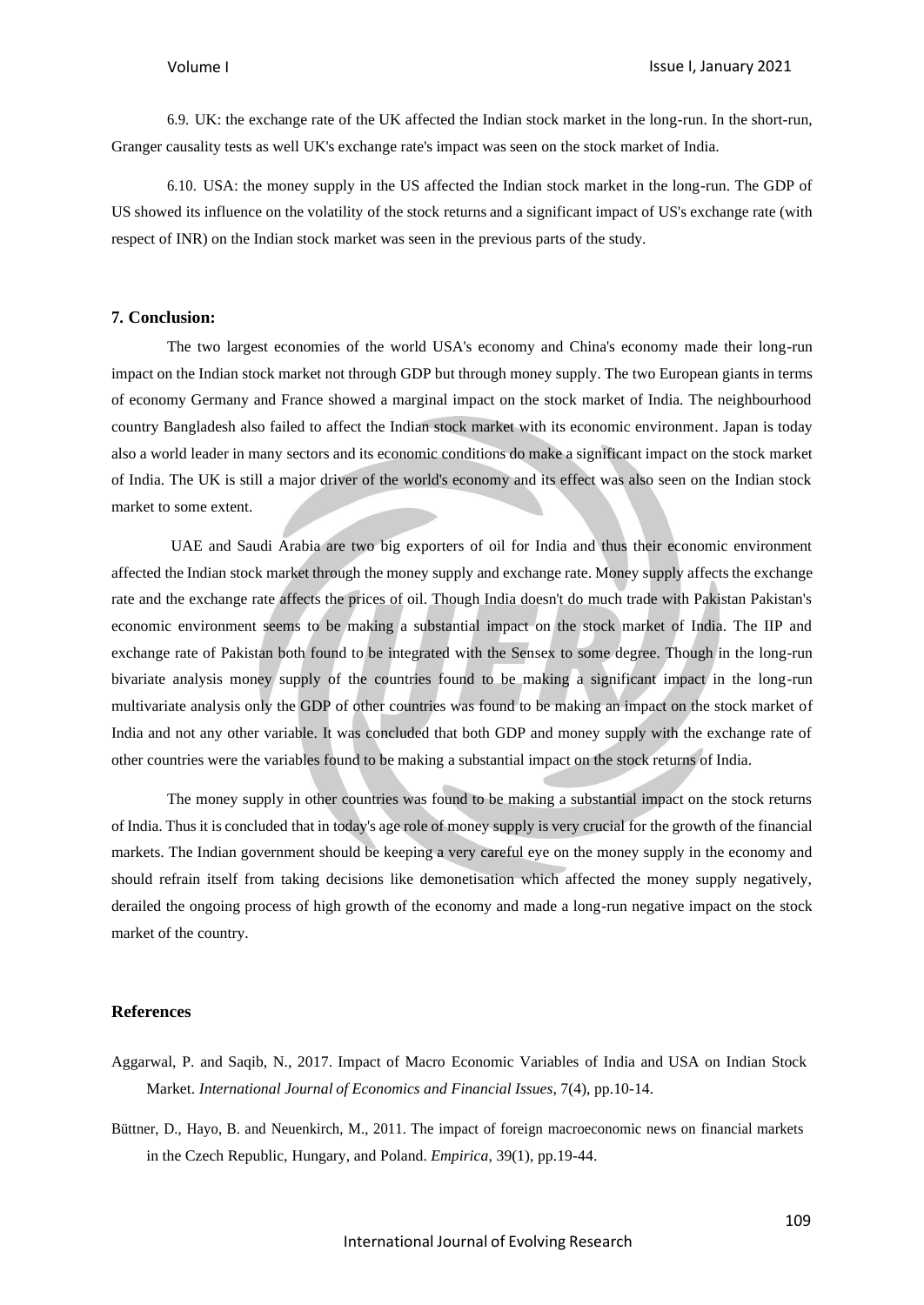- Dong, X. and Yoon, S., 2019. What global economic factors drive emerging Asian stock market returns? Evidence from a dynamic model averaging approach. *Economic Modelling*, 77, pp.204-215.
- Enders, W. 2004. *Applied Econometric Time Series, 2nd Edition*. In: Wiley Series in Probability and Statistics, John Wiley & Sons, Inc., Hoboken.
- Esin, C. and Gupta, R., 2017. Does the US. macroeconomic news make the south african stock market riskier?. *The Journal of Developing Areas*, 51(4), pp.15-27.
- Fedorova, E., Wallenius, L. and Collan, M., 2014. The Impact of Euro Area Macroeconomic Announcements on CIVETS Stock Markets. *Procedia Economics and Finance*, 15, pp.27-37.
- Gök, İ. and Topuz, S., 2017. The Effects of US Macroeconomic News Announcements on Borsa Istanbul Stock Index Futures Market: An Analysis Based on High Frequency Data. *Ekonomik Yaklasim*, p.31.
- Griffin, J., 2002. Are the Fama and French Factors Global or Country Specific?. *Review of Financial Studies*, 15(3), pp.783-803.
- Hans Franses, P. and Mees, H., 2010. Does news on real Chinese GDP growth impact stock markets?. *Applied Financial Economics*, 21(1-2), pp.61-66.
- Jochem, A. and Reitz, S., 2014. The impact of global factors on stock market movements in emerging market economies. *Intereconomics*, 49(5), pp.268-271.
- Johansen, S (1995). Likelihood-Based Inference in Cointegrated Vector Autoregressive Models (*NewYork: Oxford University Press*).
- Johansen, S. (1988). Statistical Analysis of Co-integrating Vectors. *Journal of Economic Dynamics and Control,* 12.
- Johansen, S. and Juselius, C. (1990). Maximum Likelihood Estimation and Inference on Cointegration-With Applications to the Demand for Money. *Oxford Bulletin of Economics and Statistics*, 52(2), pp. 169-210.
- Mensi, W., Hammoudeh, S., Reboredo, J. and Nguyen, D., 2014. Do global factors impact BRICS stock markets? A quantile regression approach. *Emerging Markets Review*, 19, pp.1-17.
- Mukherjee, P. and Roy, M., 2016. What Drives the Stock Market Return in India? An Exploration with Dynamic Factor Model. *Journal of Emerging Market Finance*, 15(1), pp.119-145.
- Nguyen, T., 2011. US macroeconomic news spillover effects on Vietnamese stock market. *The Journal of Risk Finance*, 12(5), pp.389-399.
- Osterwald-Lenum, M. (1992). A Note with Quantiles of the Asymptotic Distribution of the Maximum Likelihood Cointegration Rank Test Statistics. *Oxford Bulletin of Economics & Statistics* 54(3), pp. 461–472.
- Saikkonen, P., & Luukkonen, R. (1997). Testing Cointegration in Infinite Order Vector Autoregressive Processes. *Journal of Econometrics*, 81(1), pp. 93–126.